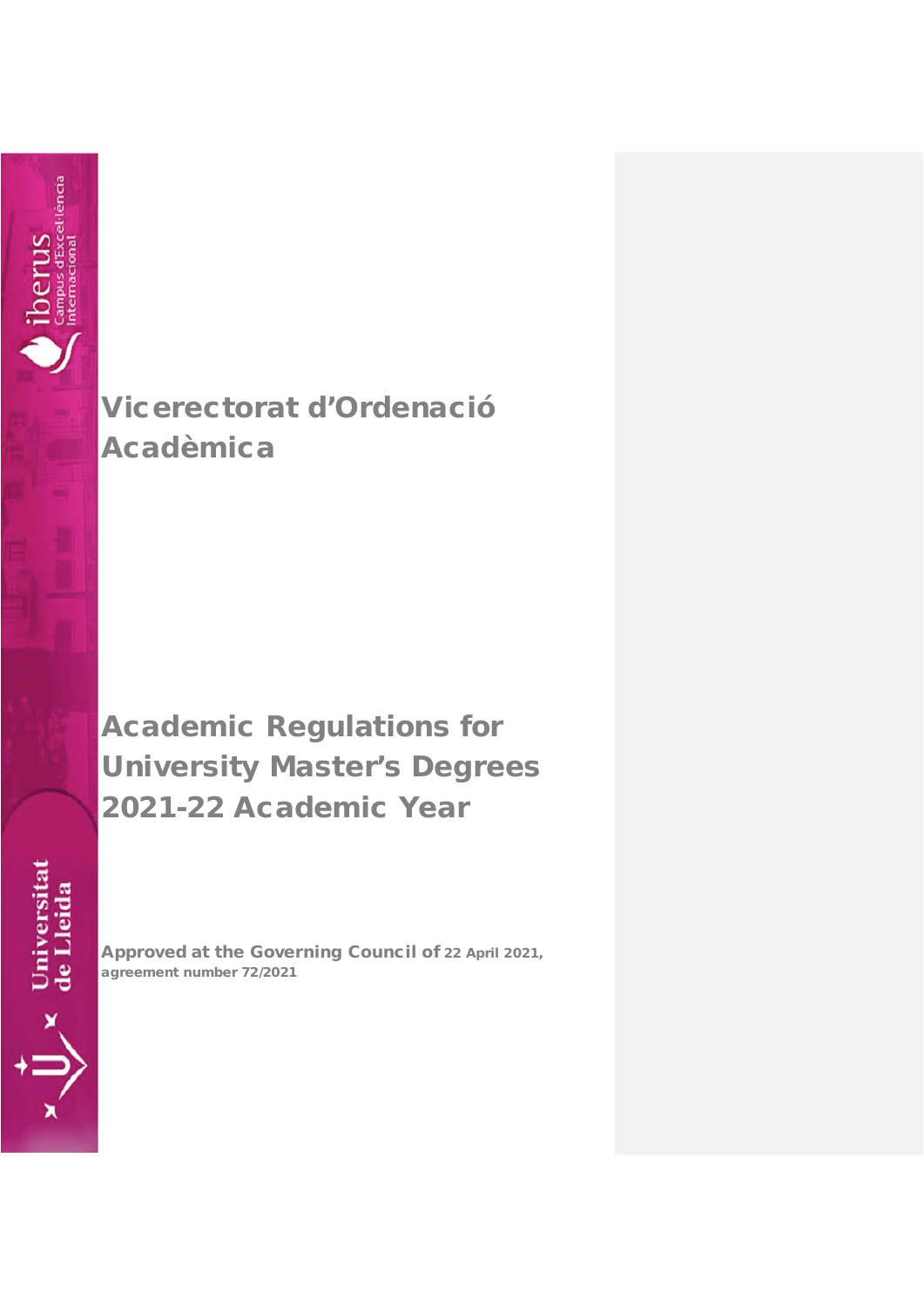

# **UNIVERSITY OF LLEIDA**

# **ACADEMIC REGULATIONS FOR UNIVERSITY MASTER'S DEGREES**

# **2021/22 ACADEMIC YEAR**

# **CONTENTS**

TITLE 1

PRE-REGISTRATION

Article 1. Scope of application

Article 2. Master's degree admission and pre-registration

2.1 Admission

2.2 Pre-registration

- 2.2.1 Submission of applications
- 2.2.2 Deadlines
- 2.2.3 Selection criteria
- 2.2.4 Documents for submission to pre-register
- 2.2.5 Requirements for documents issued abroad
- 2.2.6 Resolution
- 2.2.7 Place reservation

TITLE 2

REGISTRATION

Article 3. Registration

3.1 Submission of applications

3.2 Documentation for submission to formalise the registration

1

- 3.3 Registration deadlines
- 3.4 Registration limits
- 3.4.1 Prerequisites and corequisites
- 3.5 Second specialisation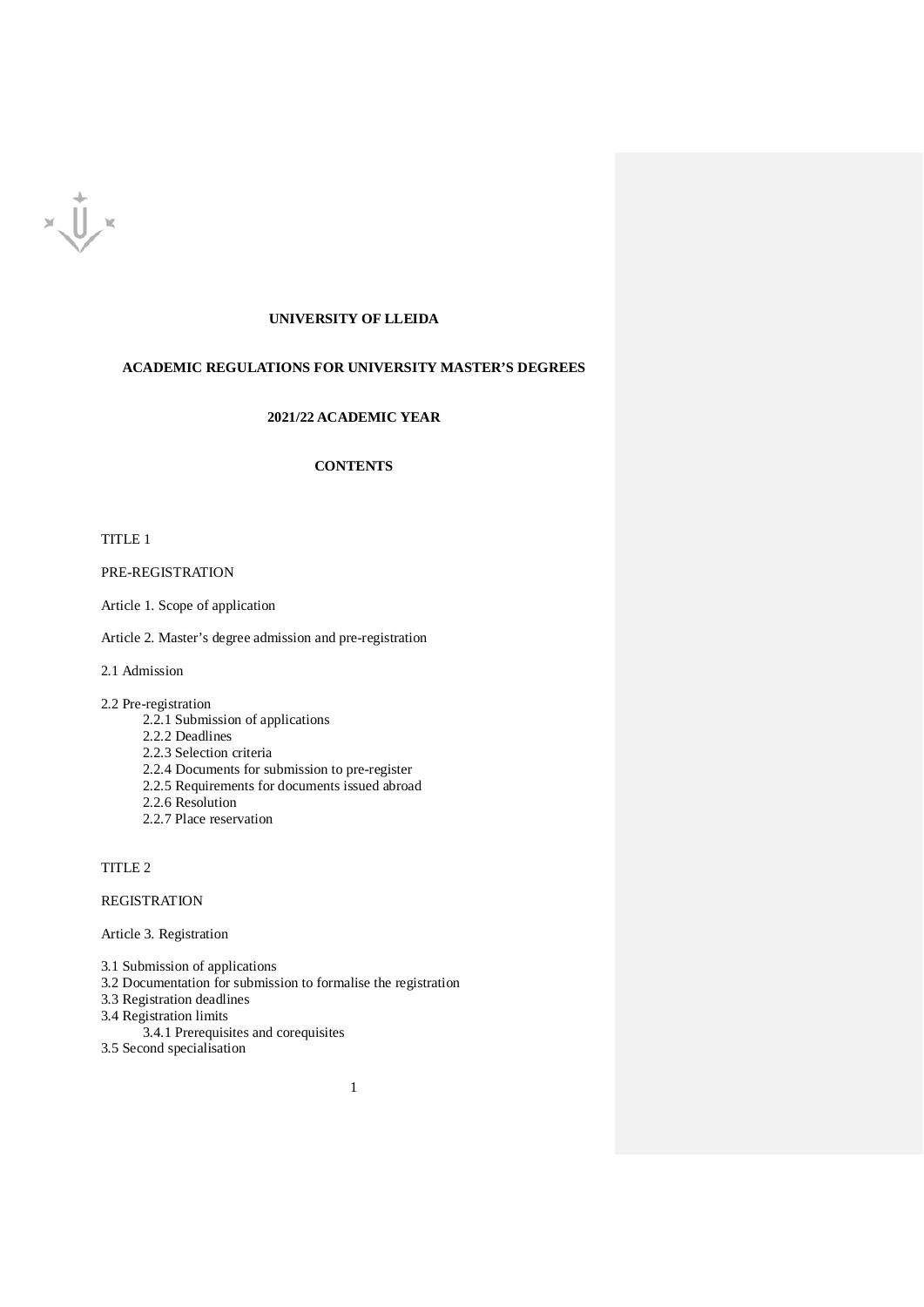$x\bigcup x$ 

#### TITLE 3

#### ECONOMIC REGULATIONS

Article 4. Exemptions and discounts

4.1 Free registration

4.1.1 Special large family

4.1.2 Grantholder students

4.1.3 Students with a minimum degree of disability of 33%

4.1.4 Students who are the victims of terrorist acts

4.1.5 Students who are the victims of male violence against women within the context of a couple

4.2 Discounted registration

4.2.1 General large family

4.2.2 Distinctions

4.2.3 Financial assistance from firms or institutions in accordance with Agreement 200/2006 of the Governing Council

Article 5. Registration fee payment

5.1 Means of payment

- 5.1.1 Single direct debit payment
- 5.1.2 Direct debit payment in three instalments
- 5.1.3 Loan by the Government of Catalonia

5.2 Procedure and effects of non-payment of the registration fee

5.3 Second- and subsequent-year students pending transcript transfer

Article 6. Amendments to registration

6.1 Amendments to registration with and without charge

6.1.1 Amendment to personal data

6.1.2 Amendment to the application for registration

6.1.3 Cancellation of registration

6.1.4 Withdrawal from subjects

6.1.5 Addition to registration

6.2 Exceptions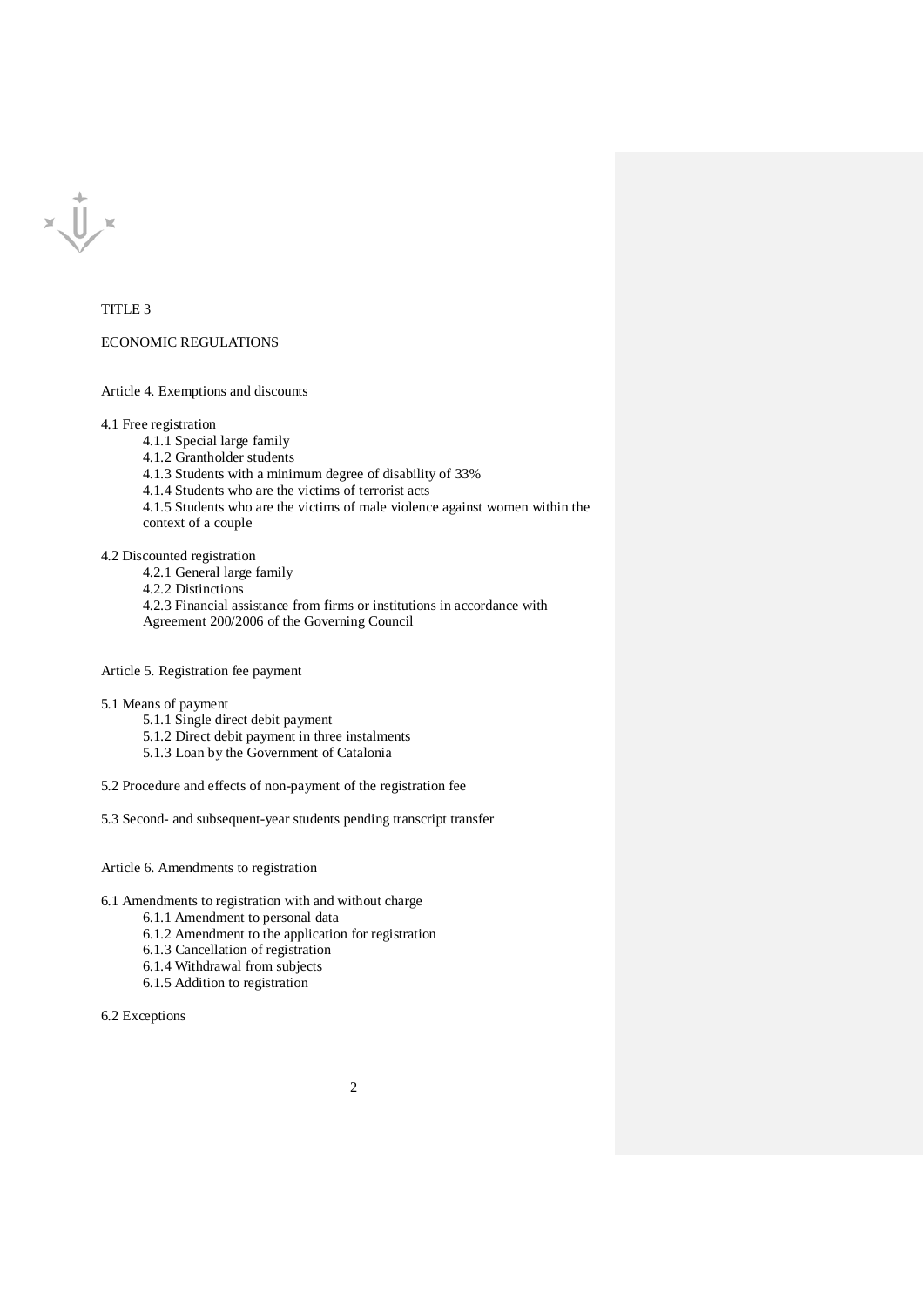

Article 7. General provision

TITLE 4

TRANSCRIPT

Article 8. Credit transfer and recognition

8.1 Credit transfer

- 8.2 Credit recognition
	- 8.2.1 Application for credit recognition, deadlines and documents for submission 8.2.2 Criteria for credit recognition in master's degree studies

Article 9. Simultaneous studies

Article 10. Grading system

- Article 11. Transcript average
- Article 12. Double master's degrees

FIRST ADDITIONAL PROVISION. Voluntary contributions

SECOND ADDITIONAL PROVISION. Students with special needs

THIRD ADDITIONAL PROVISION. Insurance

FOURTH ADDITIONAL PROVISION. Phase-out or temporary suspension of a master's degree

FIFTH ADDITIONAL PROVISION. Documentation of the people concerned

TRANSITIONAL PROVISION. Teaching format at the UdL

FINAL PROVISION.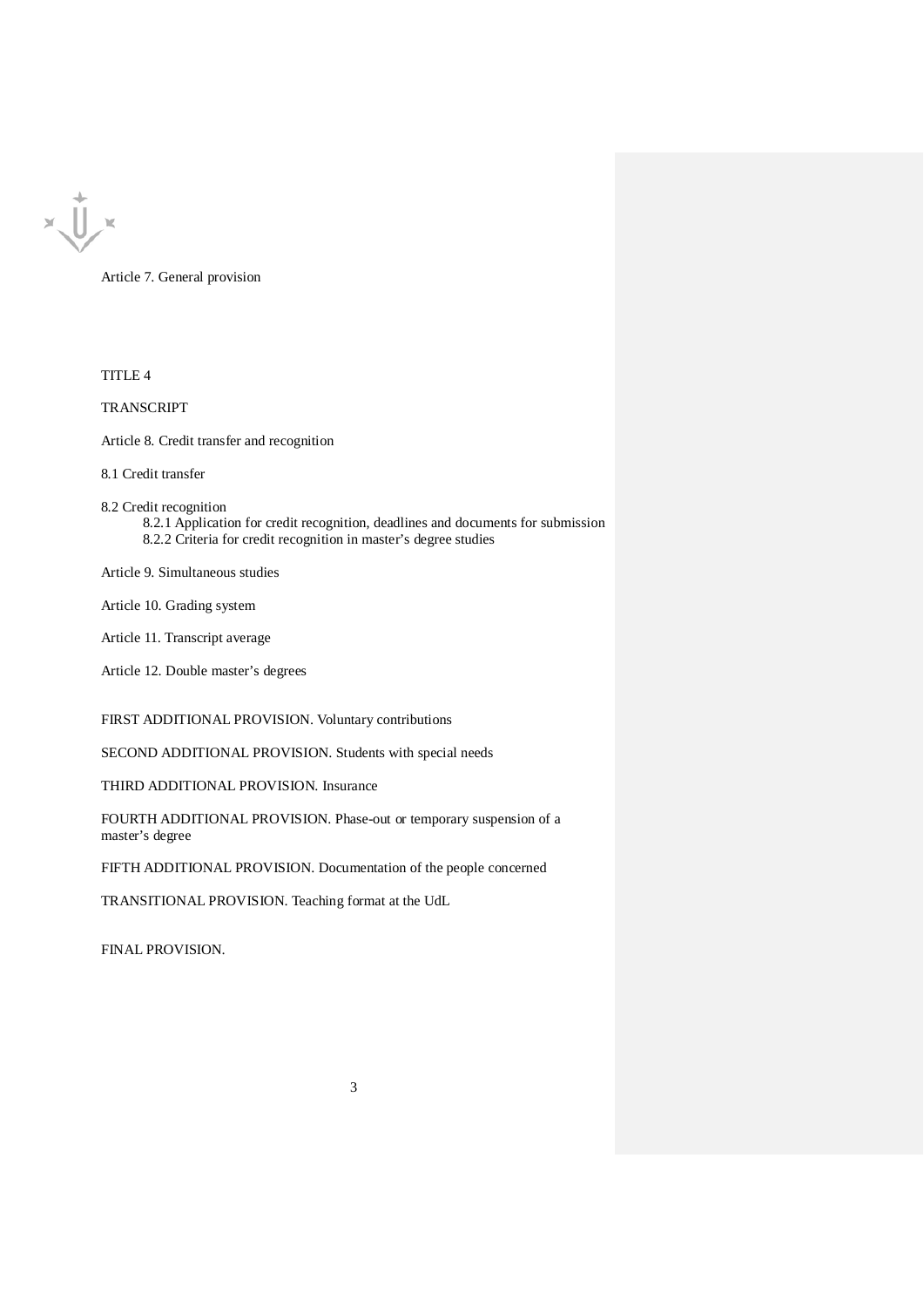

# **UNIVERSITY OF LLEIDA ACADEMIC REGULATIONS FOR UNIVERSITY MASTER'S DEGREE 2021/2022 ACADEMIC YEAR**

# **TITLE 1 PRE-REGISTRATION**

# **Article 1. Scope of application**

These regulations are applicable to official university studies leading to official university master's degrees of the University of Lleida's own centres and affiliated centres.

Inter-university master's degrees shall be governed by the regulations of the coordinating university and by the respective agreement.

#### **Article 2. Master's degree admission and pre-registration**

# **2.1 Admission**

**Entry requirements for official university master's degrees in accordance with Royal Decree 1393/2007** 1) Spanish official university qualification. (long degrees, engineering degrees, architecture degrees, short degrees, technical architecture and technical engineering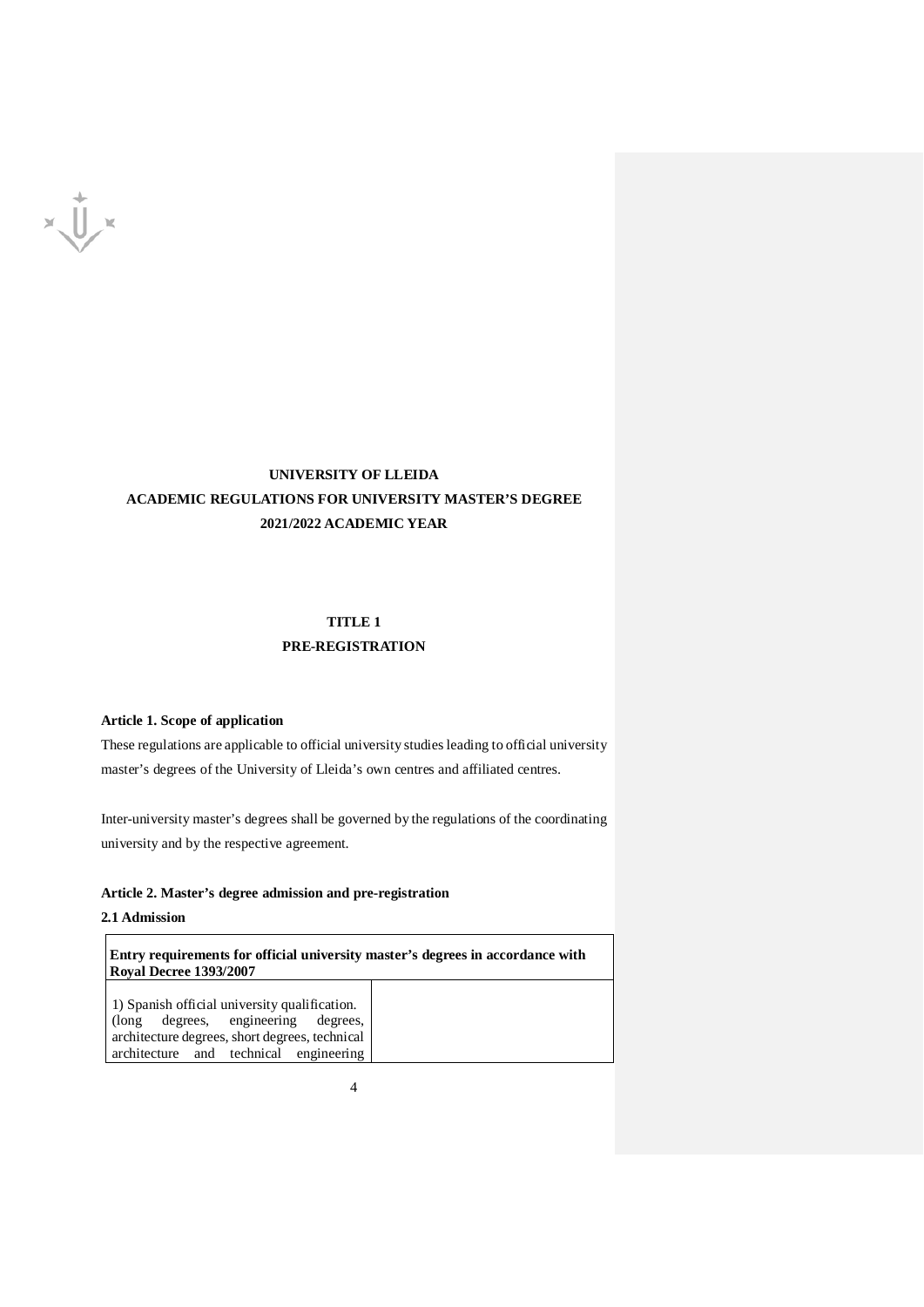|  | qualifications and bachelor's degrees)                                                                                                                                                                                          |                                                                                                                                                                                                                                                                                                                                                                                                                                                                                                                                                                                                |  |
|--|---------------------------------------------------------------------------------------------------------------------------------------------------------------------------------------------------------------------------------|------------------------------------------------------------------------------------------------------------------------------------------------------------------------------------------------------------------------------------------------------------------------------------------------------------------------------------------------------------------------------------------------------------------------------------------------------------------------------------------------------------------------------------------------------------------------------------------------|--|
|  | 2)<br>Homologated<br>foreign<br>university<br>qualification.                                                                                                                                                                    | The Ministry is responsible for<br>$\sim$<br>administration.                                                                                                                                                                                                                                                                                                                                                                                                                                                                                                                                   |  |
|  | 3) Non-homologated qualification with an<br>educational level equivalent to a Spanish<br>bachelor's<br>degree, provided<br>that the<br>qualification issued by the foreign country<br>enables entry to master's degree studies. | - The person concerned must submit a<br>document issued by the university<br>awarding the qualification or by the<br>competent authority of the country<br>attesting<br>the<br>fact<br>that<br>this<br>to<br>qualification<br>enables<br>entry<br>to<br>postgraduate studies in the issuing<br>country.                                                                                                                                                                                                                                                                                        |  |
|  |                                                                                                                                                                                                                                 | - The University of Lleida is responsible<br>for administration. The master's degree<br>coordinator and the master's degree<br>Studies Committee of the centre must<br>check<br>requirements<br>before<br>these<br>admitting<br>students<br>holding<br>non-<br>homologated qualifications.<br>Access by this means will not imply, in<br>any case, the homologation of the<br>previous qualification held by the<br>person concerned, nor its<br>official<br>recognition unless to pursue the master<br>as, if necessary, the homologation of the<br>access qualification to the master can be |  |
|  |                                                                                                                                                                                                                                 | required<br>when<br>exercising<br>this<br>profession.                                                                                                                                                                                                                                                                                                                                                                                                                                                                                                                                          |  |

## **2.2 Pre-registration**

# 2.2.1 Submission of applications

Pre-registration must be formalised directly at the University of Lleida via its website. Students must fill in the application for pre-registration and pay the amount as set out in the decree on public prices, in accordance with the instructions given on the application form. They must then send the respective documentation corresponding to their entry route to the secretariat of the respective centre no later than 10 days after pre-registering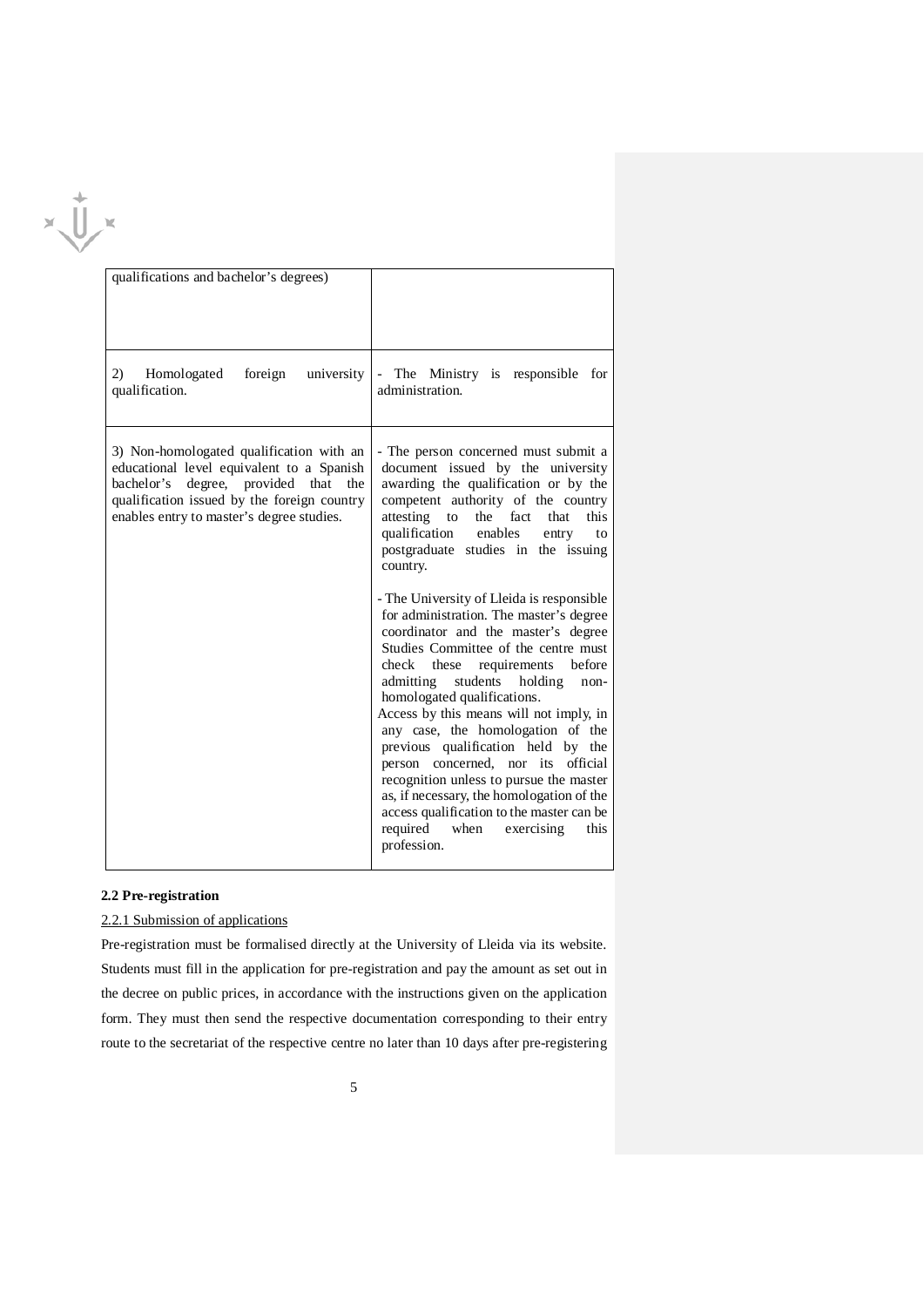

online. Once the secretariat of the centre has received the documentation and the indicated amount has been paid, the pre-registration shall be considered effective and it shall be studied. Under no circumstances shall the amount paid be refunded, unless due to causes attributable to the UdL.

In the application for pre-registration, students must state whether they want to register full-time or part-time.

Under exceptional circumstances, and provided that the supply of places is greater than demand, the master's degree Studies Committee may propose to the dean or director of the centre the conditional acceptance of students who are not in possession of all the required documentation, whose documentation is incomplete or who do not meet the entry requirements although they are expected to do so by the deadline for registration formalisation.

#### 2.2.2 Deadlines

The pre-registration deadlines for university master's degrees can be found on the notice boards of the centre, of Academic Management and on the website of the University.

#### 2.2.3 Selection criteria

The master's degree Studies Committee shall establish the selection criteria that it considers appropriate for subsequent monitoring of the studies programme and shall ensure that they are complied with.

## 2.2.4 Documents for submission to pre-register

**The documentation must be submitted to the centre secretariats, preferably via the online office of the UdL.**

#### **Students who have done studies that provide access to a master's degree programme at the University of Lleida**

Foreign students from countries outside the European Union must re-submit a passport if the one previously submitted has expired.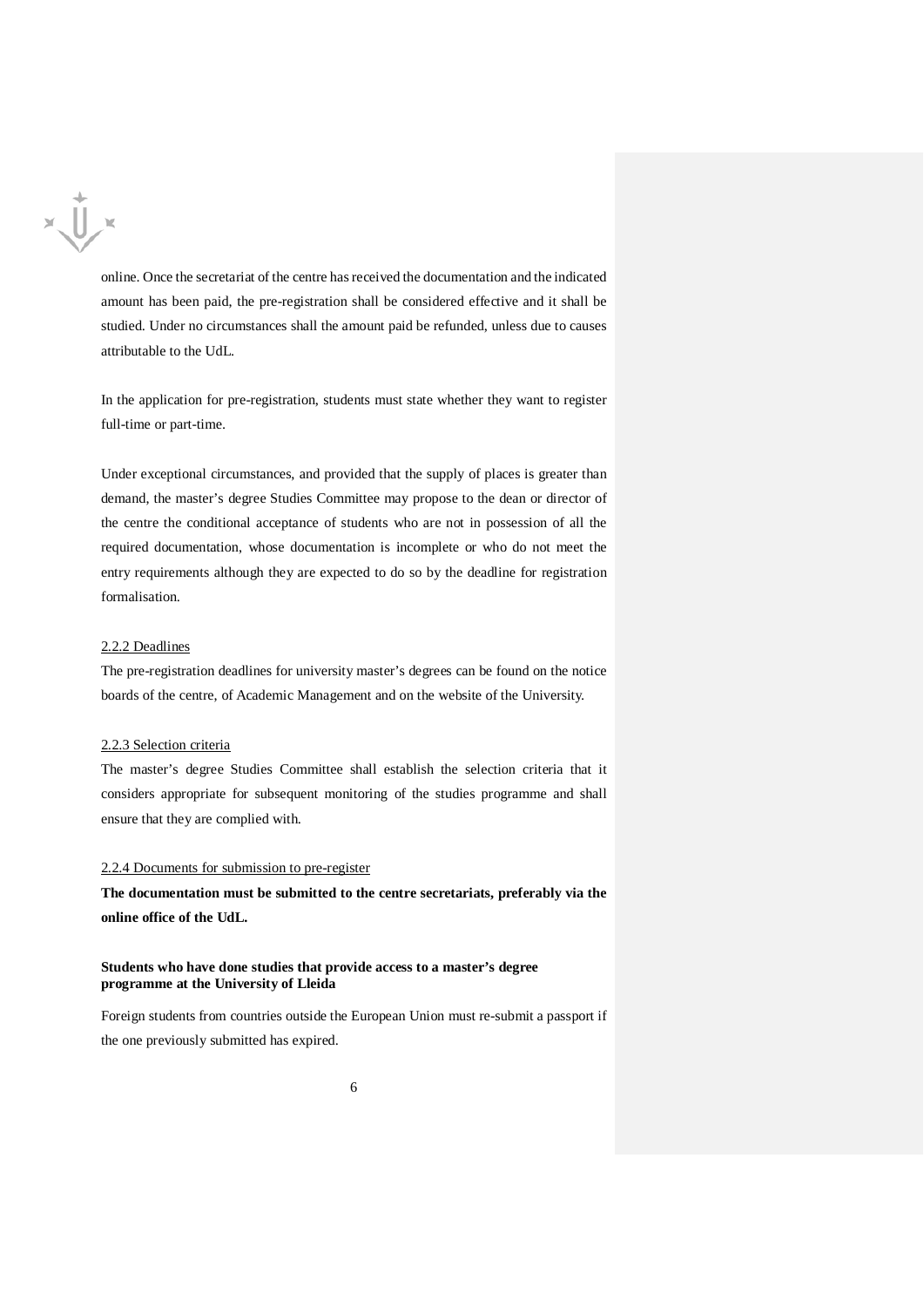

The secretariat of the centre must attach all of the other documentation to the application for registration.

#### **Students who have done studies that provide access to a master's degree programme at another university**

#### - ID document:

Spanish students do not need to submit it.

Foreign students from EU Members States must submit a document in which the NIE (Spanish Foreigner Identification Number) appears.

Foreign students from other countries must submit a current passport.

- Original and copy or authenticated copy of the official university qualification certificate enabling entry to the master's degree.

If applying via entry route 3 (non-homologated qualification with an educational level equivalent to a bachelor's degree), **students must bear in mind that, to formalise the registration at the time of registering, they must submit a document issued by the university awarding the qualification or by the competent authority of the country attesting to the fact that this qualification enables entry to postgraduate studies.**

- The official academic transcript in which the grades obtained are specified and, in the event of transcripts issued abroad, the numeric scale of these grades and the credit hours must be given. If students took their studies at the University of Lleida, they will not need to submit this document because the secretariat of the centre will attach the authenticated copy of the respective transcript to the application.

- Any documents specific to the master's degree, if mentioned in the master's degree information.

- New students registering using the self-registration system must submit or send the documents indicated in Article 3.2 of these regulations to the secretariat of the centre before self-registering.

In both cases, students who have done their studies at the University of Lleida and those who have done them at another university and wish to apply for the credit recognition must state that they wish to do so in the respective section on the application for pre-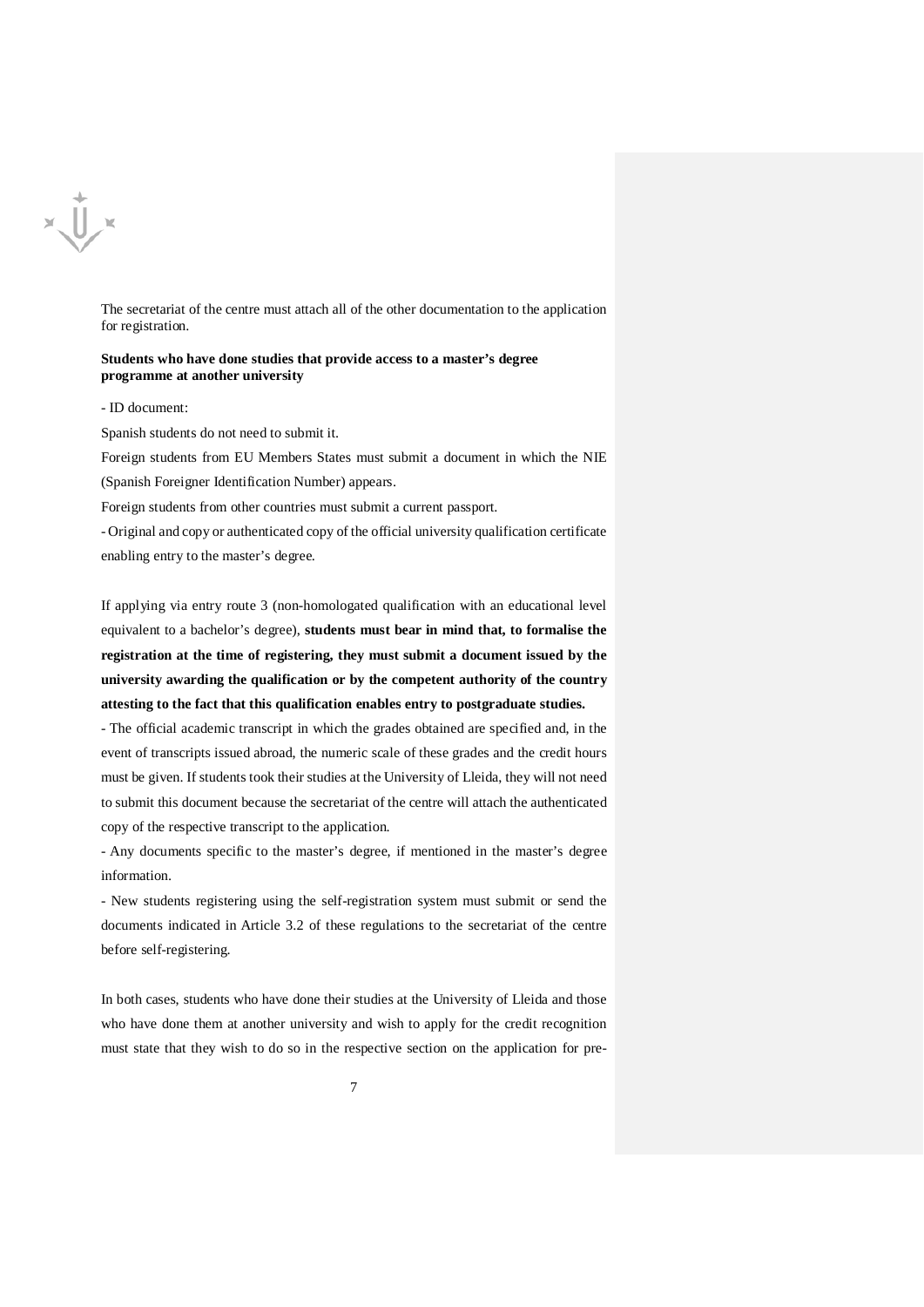

registration and, in addition to the aforementioned documentation, they must submit:

- The curriculum or table of subjects issued or published by the respective centre.

- Documentation accrediting the competencies attained, the educational content taken or the stamped programme of passed subjects (providing a link to the official website is recommended, so that they can be checked if considered necessary).

#### 2.2.5. Requirements for documents issued abroad

Documents issued abroad must be official, original and issued by the competent authorities, and they must be legalised diplomatically. This procedure must be carried out at each of the following organisations and in the indicated order:

1. Ministry of Education of the country of origin for qualifications and study certificates, and the respective Ministry for birth and nationality certificates.

2. Ministry of Foreign Affairs of the country issuing the documents.

3. Diplomatic or consular representation of Spain in the document-issuing country.

All documents issued by the diplomatic authorities or consular services of another country in Spain must be legalised by the Spanish Ministry of Foreign Affairs.

For the legalisation of documents issued by countries that are signatories to the Hague Convention, of 5 October, the previously established requirements are substituted by the apostille affixed to the document by the competent authority of the State that issued the document.

It is not required to legalise documentation issued by EU Member States, provided there are no doubts as to their authenticity and legitimacy, or to their official nature.

The aforementioned documents must be accompanied by an official translation into Spanish, if they are written in another language. This translation can be rendered:

- By any diplomatic or consular representation of Spain abroad.

- By the diplomatic or consular representation in Spain of the country of which the applicant is a subject or, if applicable, of the document-issuing country.

- By sworn translators duly authorised or registered in Spain.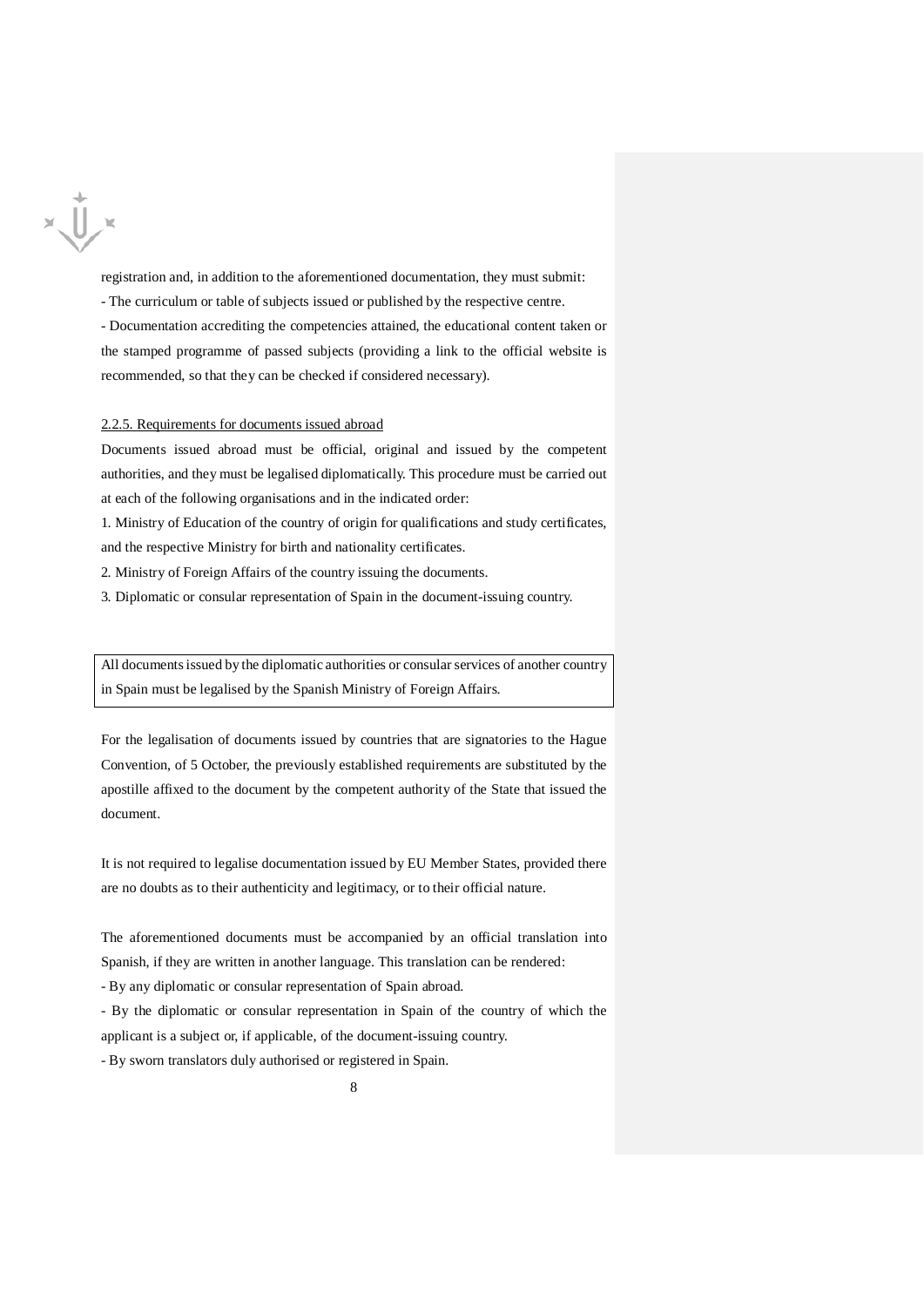

As a general rule, it is only necessary to provide an official translation of the subject programme in cases where it cannot be assessed adequately without one.

If the original document is written in a non-Latin alphabet, it is recommended that the translation should include the name of the qualification in the original language but transcribed into the Latin alphabet, rather than a translation of that name.

Original documents may be submitted together with a photocopy, and they shall be returned to the people concerned after authentication.

If the photocopies have been compared and legalised by the diplomatic or consular representation of Spain in the document-issuing country or before a notary, it is not necessary to submit the original at the same time.

#### 2.2.6 Resolution

Resolutions are made by the dean or director of the centre.

The coordinator or the responsible body signs the resolution in accordance with the established model. The resolution must state one of the following:

- student admitted
- student conditionally admitted\*
- student not admitted\*
- student on waiting list
- (\* the reasons must be given)

The responsible body shall publish the signed resolution and post it on the notice board of the online office of University of Lleida and on the master's degree web page. The publication shall be done in accordance with the Seventh Additional Provision of Law 3/2018, of December 5, on the protection of personal data and the guarantee of digital rights. It also must indicate the reasons for denying admission or offering conditional admission, and the appeals that the persons concerned may lodge against the resolution.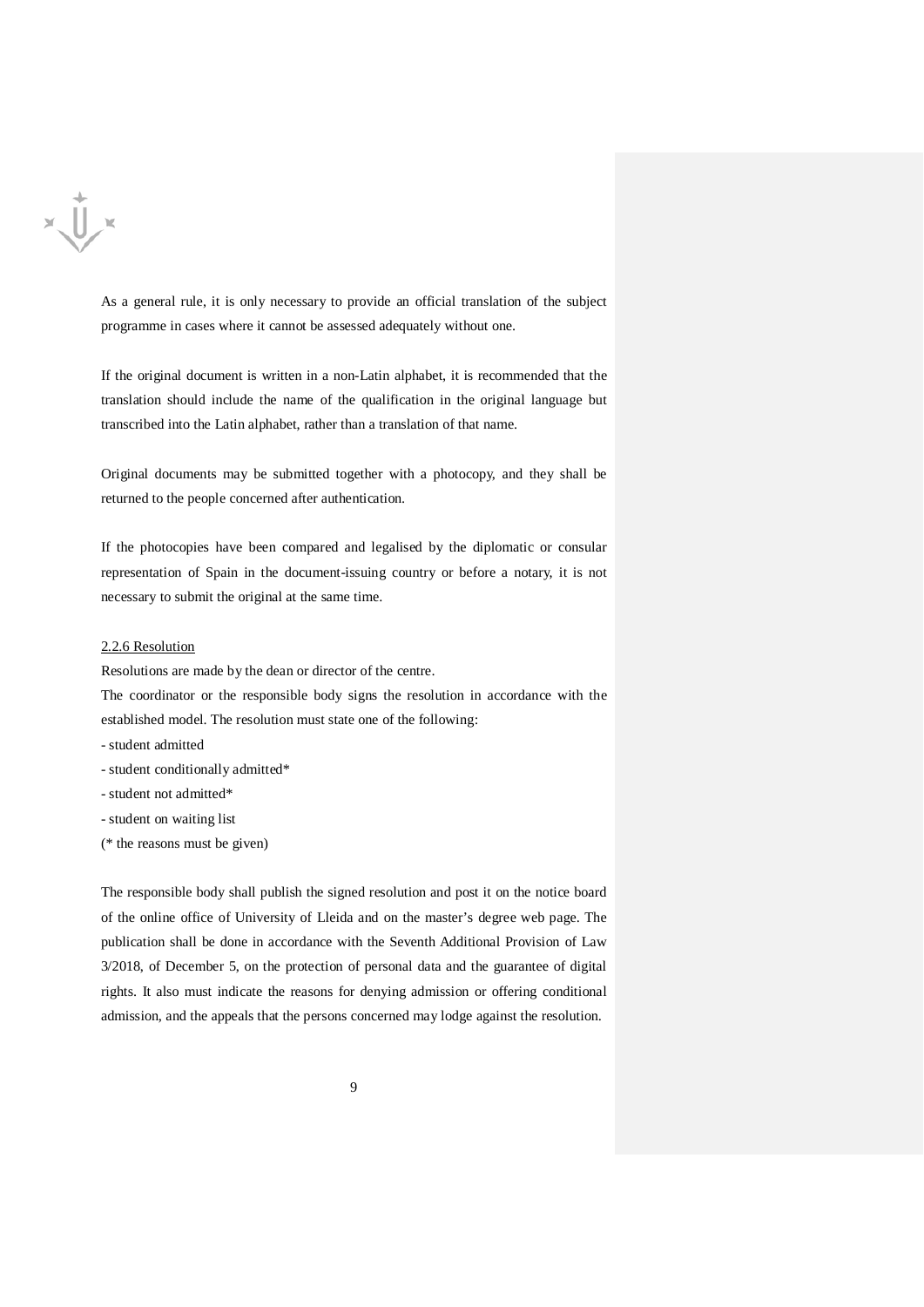

If they disagree with the resolution, the persons concerned may submit an appeal to the rector of the University of Lleida.

#### 2.2.7 Place reservation

Students may apply to reserve a place for the following year on exceptional grounds, which must be justified by the established deadline for registration.

The dean or director of the centre shall resolve the applications.

Reserved places are not subtracted from the supply of places for the following academic year.

Five percent of places will be reserved for master's degree students affected by a degree of disability equal to greater than 33%.

# **TITLE 2**

# **REGISTRATION**

#### **Article 3. Registration**

#### **3.1 Submission of applications**

As a general rule, registration is done using the self-registration system. Its formalisation is a request. Paying for it and having it admitted by the administrative services of this University does not imply that the content of it is compliant.

The registration does not become effective if any of the data provided by the student are false or if the registration fee is not paid by the established deadline.

Students shall only receive training and teaching for the subjects they have registered to take.

For any information related to registration, students should contact the secretariat of the centre.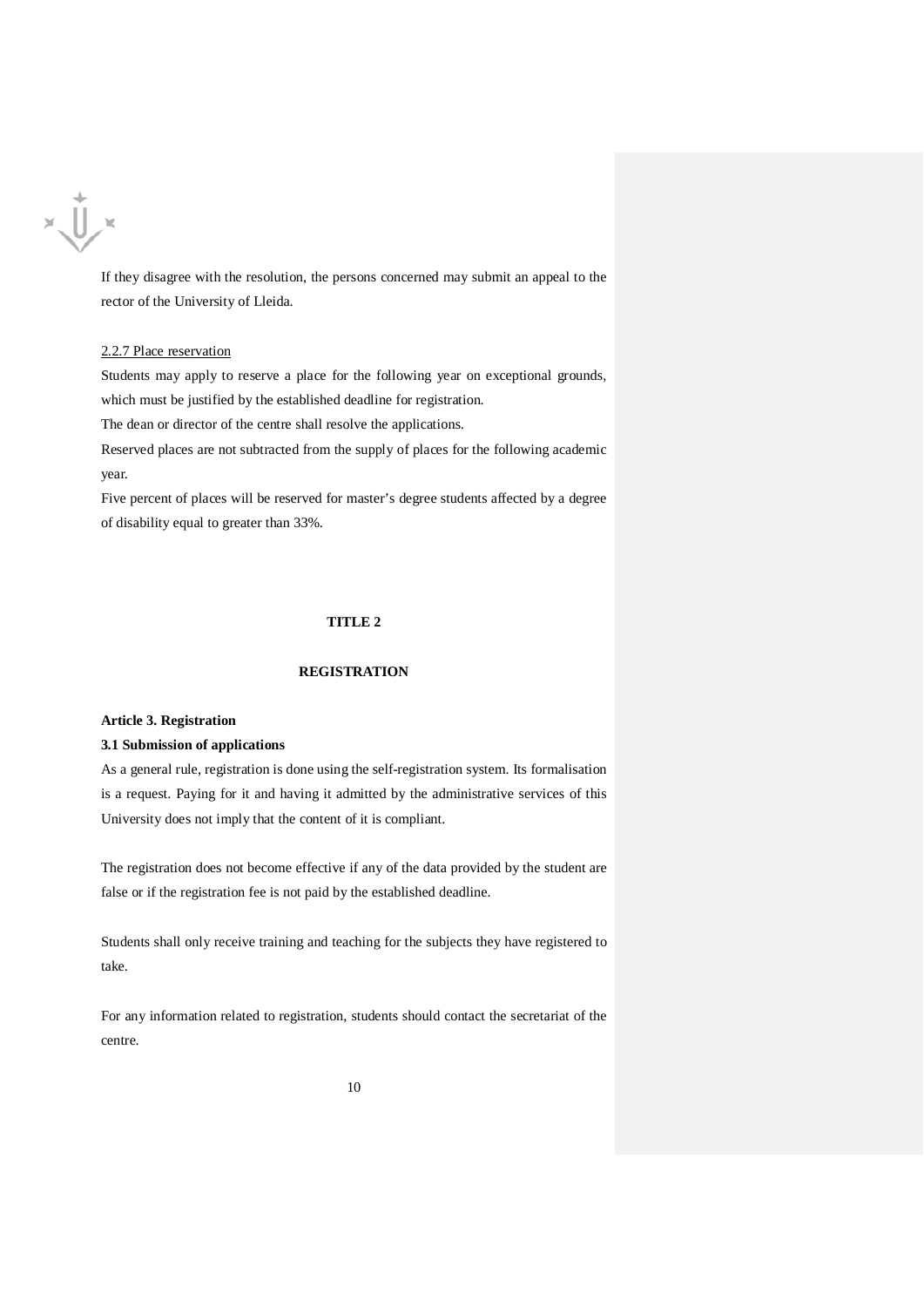# $x \bigcup x$

#### **3.2 Documentation for submission to formalise the registration**

The documentation must be submitted to the centre secretariats, preferably via the online office of the UdL.

- A) All students will have already submitted some of the documentation by the preregistration deadline, but they must additionally submit:
	- SEPA direct debit mandate signed by the account holder, if it has not been submitted or if the account holder has changed.

Cal posar aquest parràgraf igual que el B)

**Comentado [SN1]:** I have not deleted this because it looks like a formatting instruction

- Students applying for an exemption, discount or waiver of fees must submit the documentation accrediting their entitlement, as set out in the regulations governing it, by the registration deadline, in accordance with the provisions of Article 4 of these regulations.

- Foreign students aged 28 and over must submit the original and a copy of health and accident insurance that is valid in Spain. This document is not necessary in the case of online master's degrees that do not require physical presence at the centre.

- Students registering as part-time must submit an application, in the ordinary registration period (\*), addressed to the dean or director of the centre, providing documentation to justify that they cannot fully devote their time to university education. If the reason is work-related, they must submit a certificate from the firm in which they work and a National Insurance contributions record issued by the Social Security Treasury or competent authority. Self-employed workers must submit a photocopy of taxes or the tax permit instead of the certificate from the firm. The centre must check the substantiated data and return the documentation submitted for this purpose to the person concerned.

Resolutions for these applications will be posted on the notice board of the online office of the University of Lleida (http://seuelectronica.udl.cat/etauler.php) and the centre's web page in accordance with the Seventh Additional Provision of Law 3/2018, of December 5, on the protection of personal data and the guarantee of digital rights.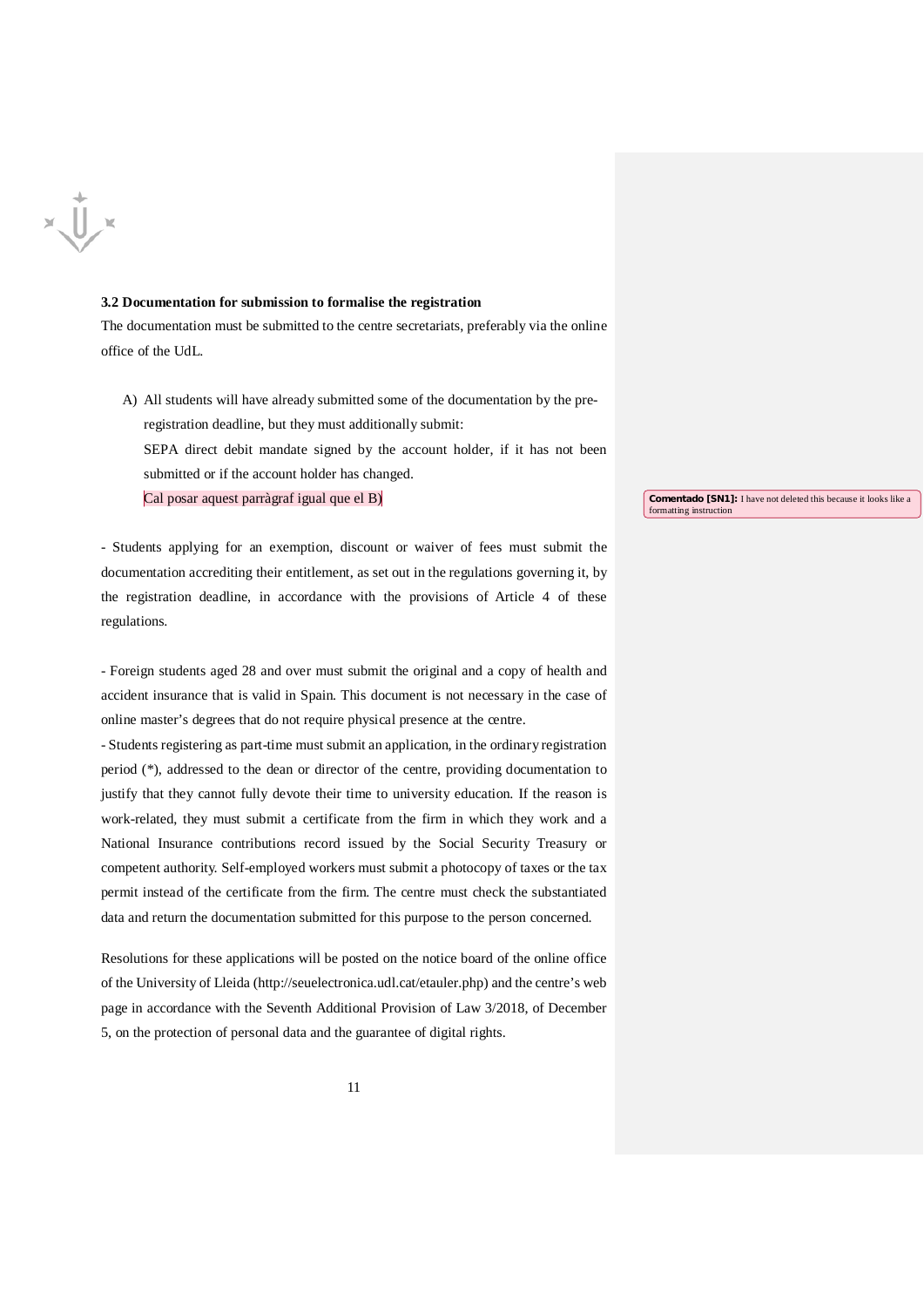

(\*) Students registering in July or the first week of September may submit it by the start of the academic year.

B) In addition to the documentation indicated in the previous section, students who have done studies at other universities must submit the following documents, depending on their entry route, if they have not already submitted them at the pre-registration stage:

Route 1: Spanish official university qualification

- Original and copy or authenticated copy of the official university qualification certificate enabling entry, or provisional certificate.

Route 2: Homologated foreign university qualification

- Original and copy or authenticated copy of the homologation document.

Route 3: Non-homologated qualification with an educational level equivalent to a bachelor's degree

- Original and copy or authenticated copy of the qualification certificate with which entry is requested.

- Document issued by the university awarding the qualification or by the competent authority of the country attesting to the fact that this qualification enables entry to master's degree studies.

- Receipt for the payments of the fee set out in the decree on public prices.

Documents issued abroad must meet the requirements set out in Article 2.2.5 of these regulations.

New students registering using the self-registration system must submit or send by post all the documentation to the secretariat of the centre before self-registering.

#### **3.3 Registration deadlines**

The student registration calendar is published and posted on the notice boards of each centre, of Academic Management and on the website of the University.

#### **3.4 Registration limits**

The provisions set out in Articles 9 and 10 of the Continuance Regulations of the University of Lleida shall apply.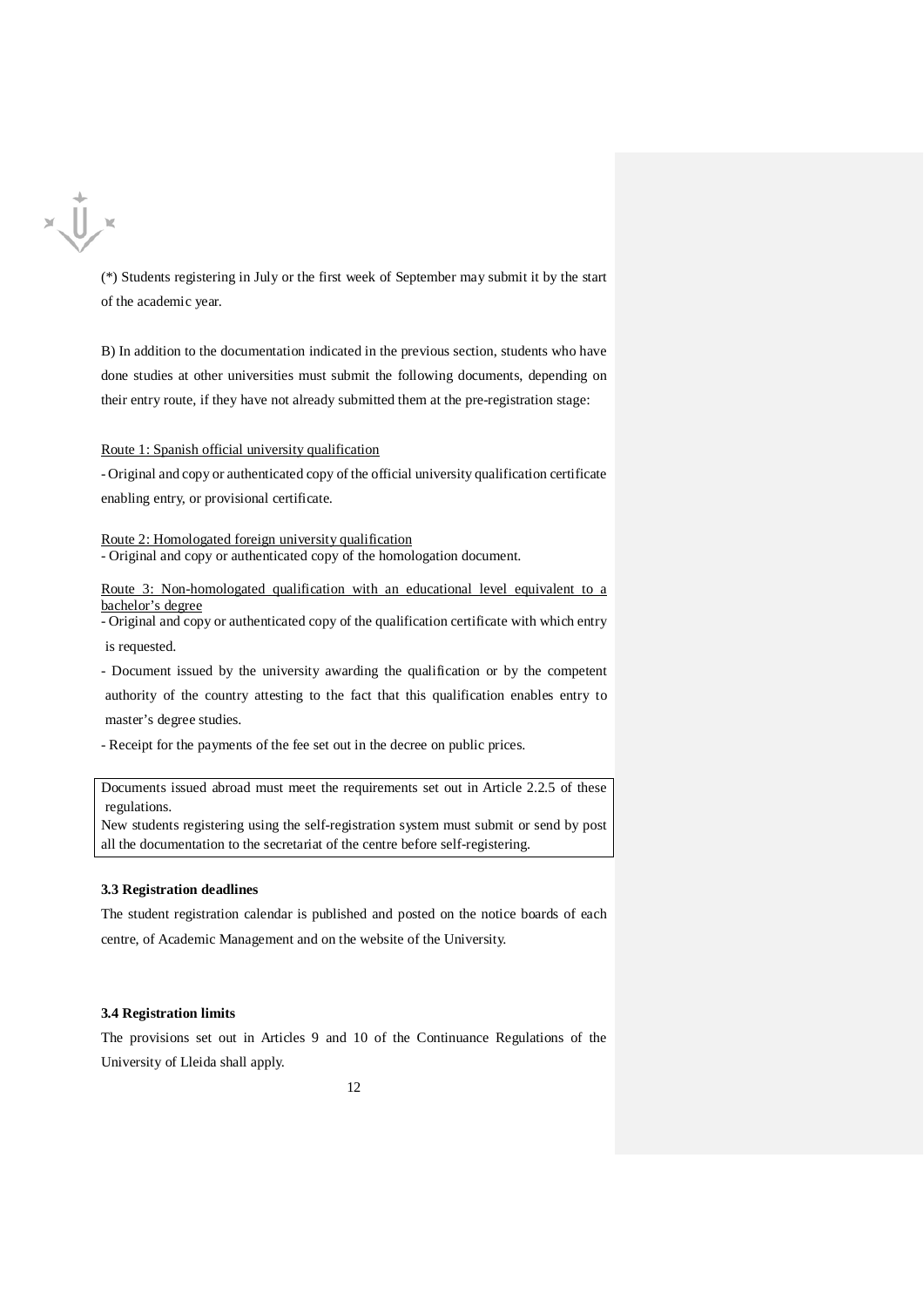

Students who apply for a grant from the Ministry of Education must check the minimum registration credits established in the corresponding call.

If a master's degree curriculum allows students to take optional subjects by registering for subjects from other master's degrees, with the sole aim of balancing the overall calculation of optional credits, students may register for a maximum of 6 optional credits over the total number of optional credits established in their curriculum.

Credits exceeding the total number of credits needed to obtain the degree will not be covered by the grant (see the Ministry of Education's call for grants).

#### 3.4.1 Prerequisites and corequisites

Centres must publish the subject prerequisites and corequisites on the web page of each master's degree programme.

### Prerequisite for registration:

A subject becomes a prerequisite of a second subject when, to register for the second subject, students need to have passed the first.

#### Prerequisite for qualification:

A subject becomes a prerequisite of a second subject when, to pass the second subject, students need to have passed the first.

#### Corequisite:

A subject becomes a corequisite of a second subject when, to register for the second subject, students need to have registered for or have passed the first.

#### **3.5 Second specialisation**

The second specialisation has to be done before completing the master's degree and requires authorisation from the Office of the Dean or Office of the School Director.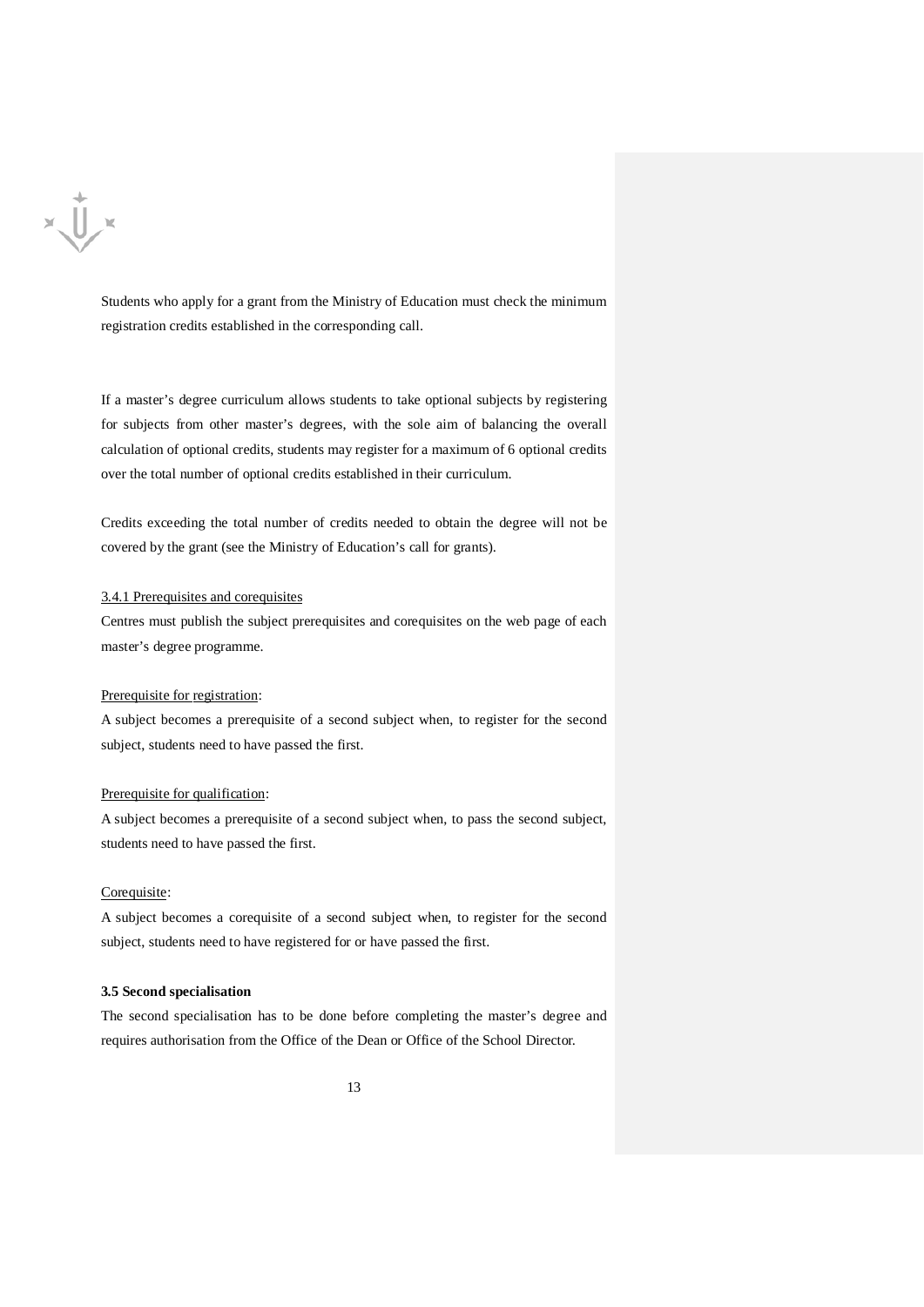

# **TITLE 3**

# **ECONOMIC REGULATIONS**

# **Article 4. Exemptions and discounts**

## **4.1 Free registration**

Students in one of the following situations are entitled to exemption from fees and public prices:

#### 4.1.1 Special large family

Only those students from outside Catalonia need to accredit this condition.

Original and photocopy of the large family document or certificate (students registering for the first time).

The exemption only applies to subjects and the transcript management fee; students must therefore pay, in full, the support fee for learning, the compulsory insurance and contracted services.

Students must provide proof, by the registration deadline, by submitting an up-to-date large family document or certificate. Students must meet this condition at the start of the academic year.

Likewise, in accordance with Article 8.3 of Royal Decree 1621/2005, of 30 December (Spain's Official State Gazette of 18 January 2006), people having the right to benefit from the document, which is being processed, are entitled to exemption by submitting the receipt of the application for issuance or renewal, accompanied by the affidavit of the category requested. Students must submit proof of the document before 31 December,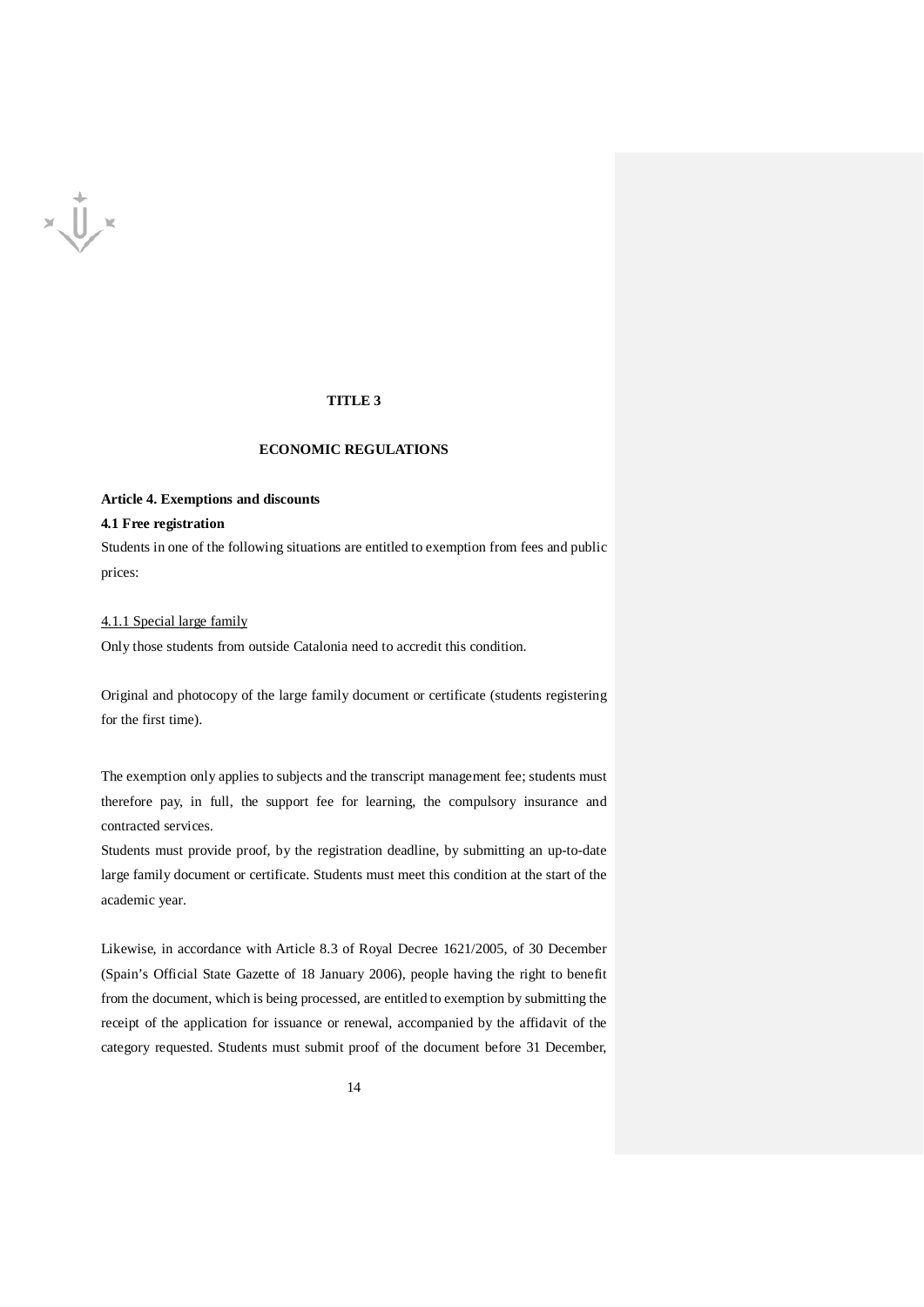

otherwise the benefits granted will be cancelled and students will have to pay the respective amount. If the document issued is for a lower category than the one stated, students must pay the difference.

#### 4.1.2 Grantholder students

Students receiving a general or mobility grant convened by the Ministry are not obliged to pay for the contracted academic services.

This payment exemption is also applied to students pending the resolution on the awarding of a grant at the time of registration provided that they were grantholders in the previous year or submit proof provided by AGAUR and they meet the academic requirements as set out in the respective announcement.

If a grant is not awarded, students must pay the respective registration amount. If this payment is not made, the registration for all subjects shall automatically be cancelled.

The submission or lodging of any kind of appeal relating to the refusal to award a grant shall not stop or suspend the students' obligation to make the payment, since it is considered that they do not meet the requirements of free registration.

If a grant is not awarded, students must pay the respective registration amount. If this payment is not made, the provisions of Article 5.2 these regulations shall be applied.

The submission or lodging of any kind of appeal relating to the refusal to award a grant shall not stop or suspend the students' obligation to make the payment, since it is considered that they do not meet the requirements of free registration.

Discounts only apply to subjects; students must therefore pay, in full, the transcript management fee, the learning support fee, the compulsory insurance and the contracted services.

4.1.3 Students with a minimum degree of disability of 33%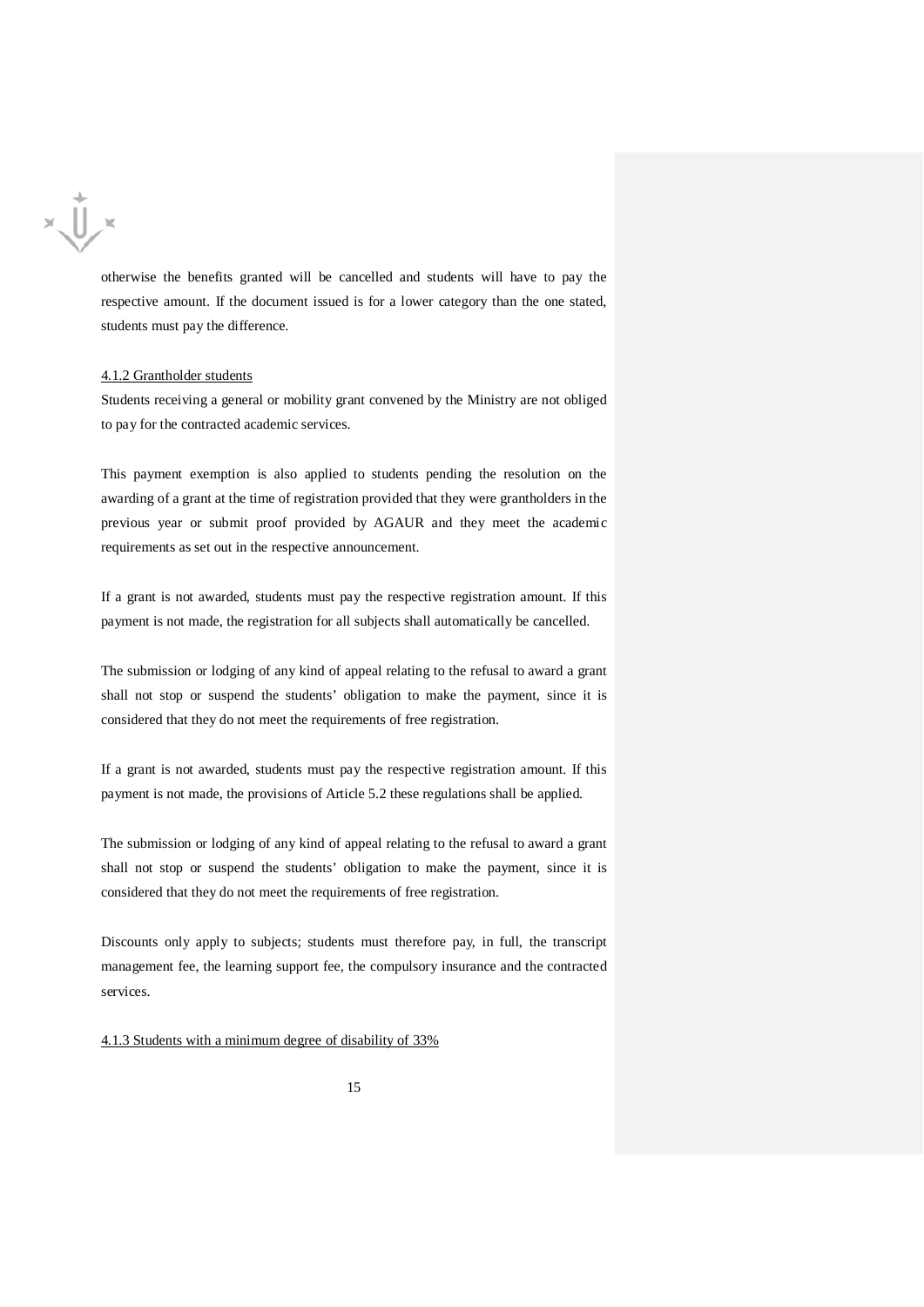

Students with a minimum degree of disability of 33% are entitled to exemption from all public prices as set out in decree on public prices published by the Government of Catalonia.

This condition is accredited by submitting any of the following documents (original and copy or authenticated copy):

- Certificate of recognition of degree of disability issued by the competent body.
- Disability card issued by the Catalan Ministry of Labour, Social Affairs and Families.
- Resolution of the Ministry of Economy and Finance or the Ministry of Defence, where a retirement pension on grounds of permanent disability for the service is recognised.
- Resolution of the National Institute of Social Security (INSS, as abbreviated in Spanish) where the status of benefit recipient on grounds of total permanent, full or severe disability is recognised.

Students must pay the support fee for learning, the compulsory insurance and contracted services.

#### 4.1.4 Students who are the victims of terrorist acts

People who have been victims of terrorist attacks, as well as their spouses and children, are entitled to exemption from all public prices as set out in the decree on public prices published by the Government of Catalonia.

This condition is accredited (original and copy or authenticated copy) by submitting the respective administrative resolution. Students must attach the family book in the case of spouses and children.

Students must pay the support fee for learning, the compulsory insurance and contracted services.

4.1.5 Students who are the victims of male violence against women within the context of a couple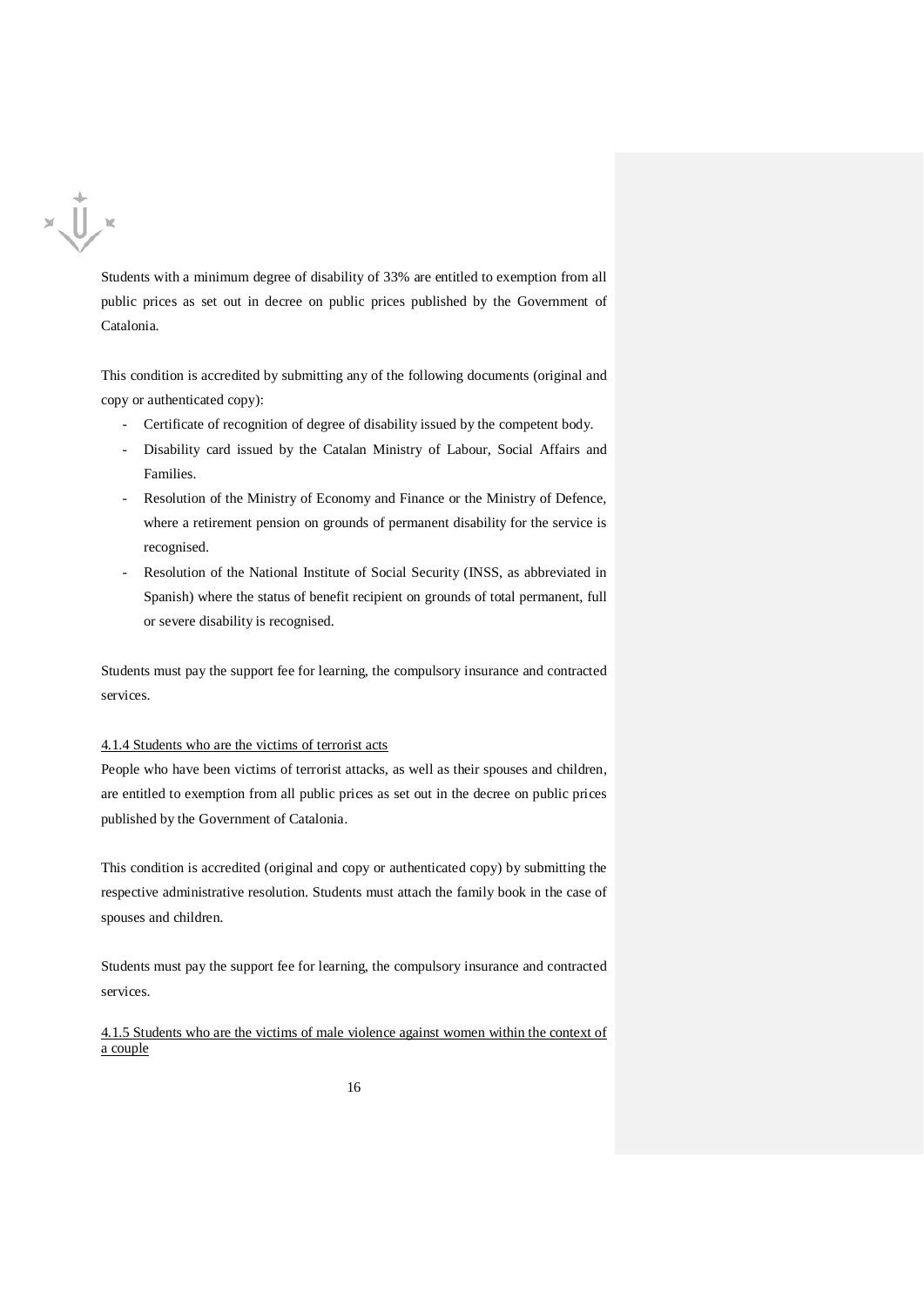

For the purpose of determining the group subject to protection through the exemptions from public prices and university fees foreseen for victims of gender-based violence and their dependent children, mention must be made of the crime category "male violence against women within the context of a couple".

The following documents are proof of the status of victim of male violence against women within the context of a couple and their dependent children:

a) A conviction for a crime of gender-based violence or any type of court judgment, even if it is not final, declaring that the woman has suffered any of the forms of this violence.

b) A protection order or any other judicial decision that grants a precautionary measure in favour of the victim.

c) A report by the Prosecution Ministry stipulating that the woman applicant is a victim of gender-based violence.

d) A report or certificate proving that the woman applicant is being cared for as a victim of gender-based violence, issued by any of the following services:

• Social Services.

• Action Unit for Combating Male Violence against Women and Domestic Violence of the Directorate General for Families of the Catalan Ministry of Labour, Social Affairs and Families.

- Specialised Intervention Services (SIE).
- Women's Information and Support Services (SIAD).
- Support for Victims of Crime Office.
- Public shelter resource.
- An organisation subsidised by a specific public authority to care for women victims of gender-based violence.
- A report by the Inspectorate of Work and Social Security.

e) Any other means as provided for in Article 33 of Act 5/2008, of 24 April, on the right of women to eradicate male violence against women.

Documents proving the status of victim of male violence against women within the context of a couple have the following validity: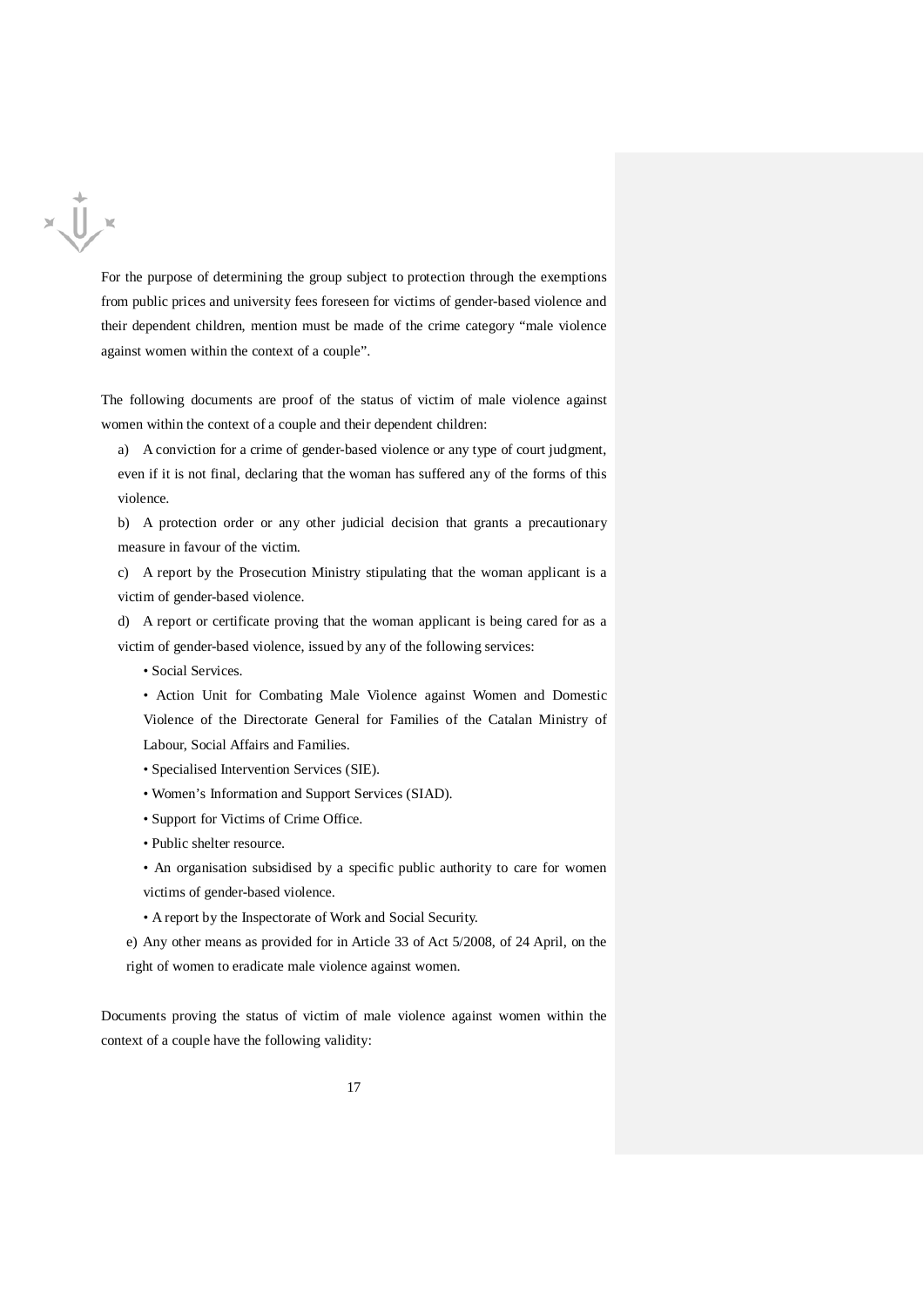

- a) In the case of a conviction for a crime of gender-based violence:
	- If the sentence is less than two years, the status shall be retained for two years.
	- If the sentence is between two and four years, the status shall be retained for four years.
	- If the sentence is more than four years, the status shall be retained for the length of the sentence.
- b) In the case of a protection order, precautionary measure or report by the Prosecution Ministry, the status shall be retained for at least one year, or for the duration of the precautionary measures if longer.
- c) The certificate or report by victims' support services shall be valid for a calendar year from the date of issue.

For the purpose of proving the dependency relationship of the victim's children, the following documentation must be submitted (original and copy or authenticated copy):

a) In the case of children up to the age of 21, a family book.

b) In the case of children older than 21, a certificate stating that they are living in the family unit.

The nature of this agreement made by the Inter-University Council of Catalonia is transitional until such time as the regulations generally governing the supporting document proving the status of victim of male violence against women within the context of a couple have been approved.

Students must pay the support fee for learning, the compulsory insurance and contracted services.

#### **4.2 Discounted registration**

Students in one of the following situations are entitled to discounts:

#### 4.2.1 General large family

Only those students from outside Catalonia need to accredit this condition.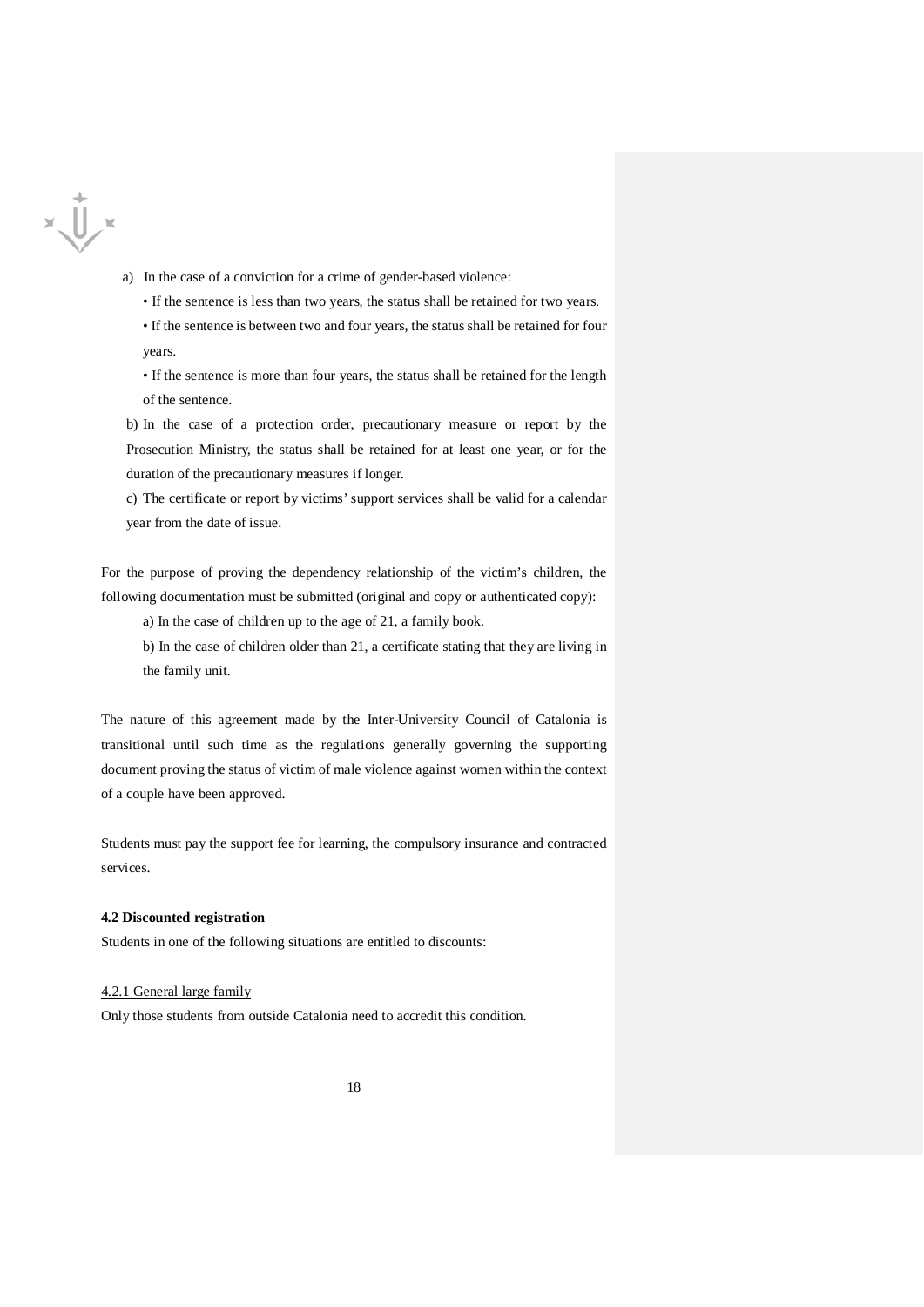

- Original and copy of the large family document or authenticated copy or large family certificate (students registering for the first time or who need to submit a renewed large family document or certificate). If the number of siblings or children does not appear in it, students must provide proof of that by means of a certificate from the respective department.

The 50% discount applies to subjects and the transcript management fee. Students must pay, in full, the support fee for learning, the compulsory insurance and contracted services.

Students must provide proof by the registration deadline. Students must meet this condition at the start of the academic year.

Likewise, in accordance with Article 8.3 of Royal Decree 1621/2005, of 30 December (Spain's Official State Gazette of 18 January 2006), people having the right to benefit from the document, which is being processed, are entitled to discounts by submitting the receipt of the application for issuance or renewal, accompanied by the affidavit of the category requested. Students must submit proof of the document before 31 December, otherwise the benefits granted will be cancelled and students will have to pay the respective amount. If the document issued is for a lower category than the one stated, students must pay the difference.

#### 4.2.2 Distinctions

Students who obtained credits with distinctions at the University of Lleida in the immediately preceding academic year are entitled to exemption from payment of the registration fee of the same degree for a number of credits equivalent to those that they have obtained with this academic grade.

Thus, the discount will be applied to the double master's degree when a distinction has been obtained in one of the master's degrees forming part of it, provided it has not been completed. The same criteria are applicable in the event of abandoning the double the master's degree in favour of one of the master's degrees forming part of it, provided the subject with distinction is recognised in the new master's degree.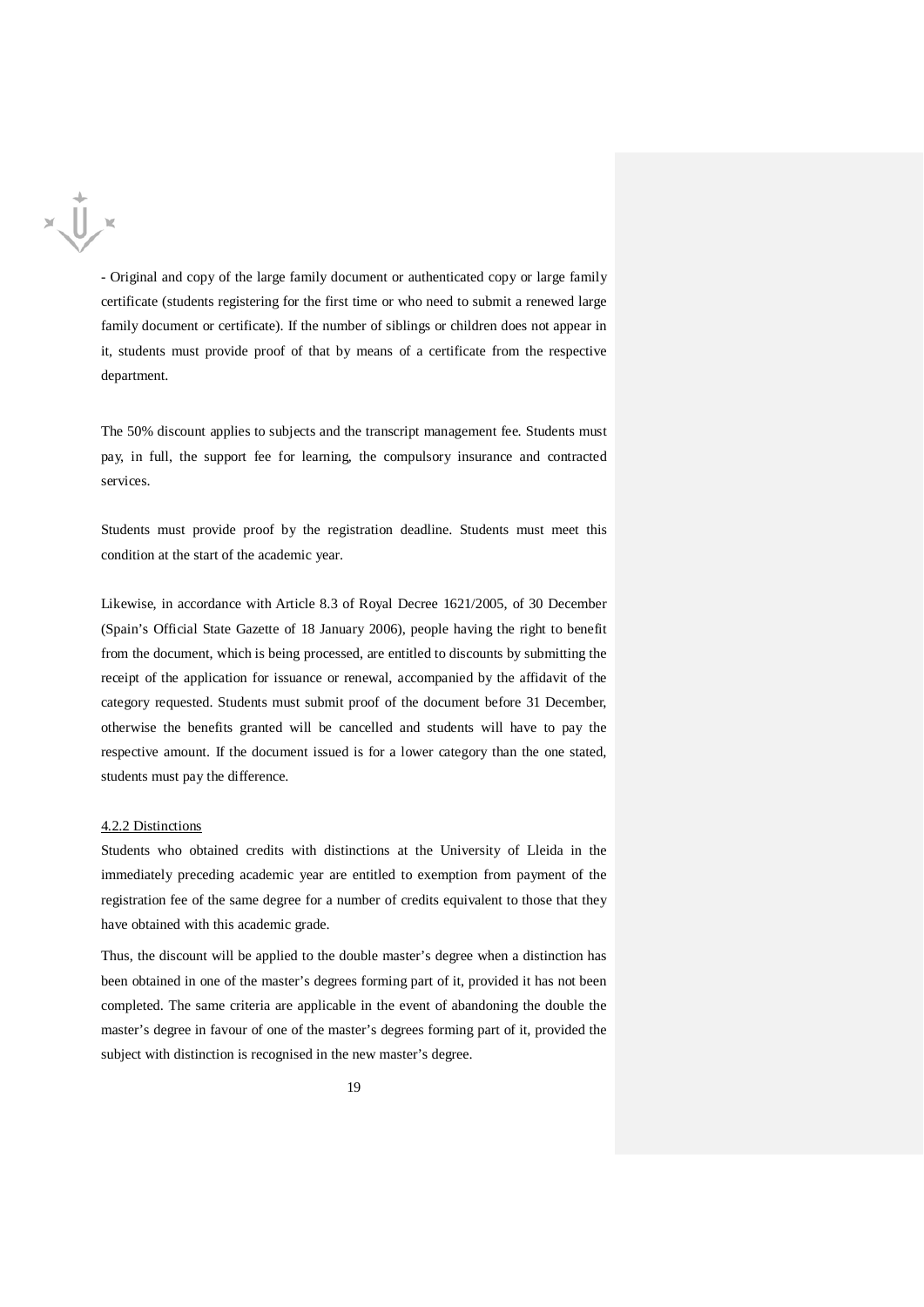

If the credits with distinctions are the last ones of the bachelor's degree or of an old curriculum degree, the exemption shall apply to the master's degree in accordance with the following equivalence: if the subject type is annual, 2 credits shall be discounted from the master's degree, and if the subject type is semestral, 1 credit shall be discounted.

4.2.3 Financial assistance from firms or institutions in accordance with Agreement 200/2006 of the Governing Council of 24 November 2006, amended on 25 September 2008

A student's condition as the beneficiary of such financial assistance must be accredited at the time of formalising registration by a letter signed by the master's degree coordinator, in accordance with the provisions of Circular 3/2017 about the procedure for the management of private scholarships, agreements and grants for registration on master's degree programmes.

#### **Article 5. Registration fee payment**

# **5.1 Means of payment**

The University shall collect the registration fee by charging the account of the bank chosen by students. When registering, students must select one of the following means of payment.

## 5.1.1 Single direct debit payment

The University shall charge the amount from the 10<sup>th</sup> day after registration.

#### 5.1.2 Direct debit payment in three instalments

The registration fee shall be charged in three instalments:

As a general rule, the instalments shall be as follows:

a) The first instalment shall be charged from the  $10<sup>th</sup>$  day after registration. As a guide for registrations in July, the charge shall be made between 8 and 16 August 2021, and for registrations in September, the charge shall be made between 20 and 30 September 2021. The amount corresponding to 40% of the registered credits, plus non-teaching administrative fees, will be collected.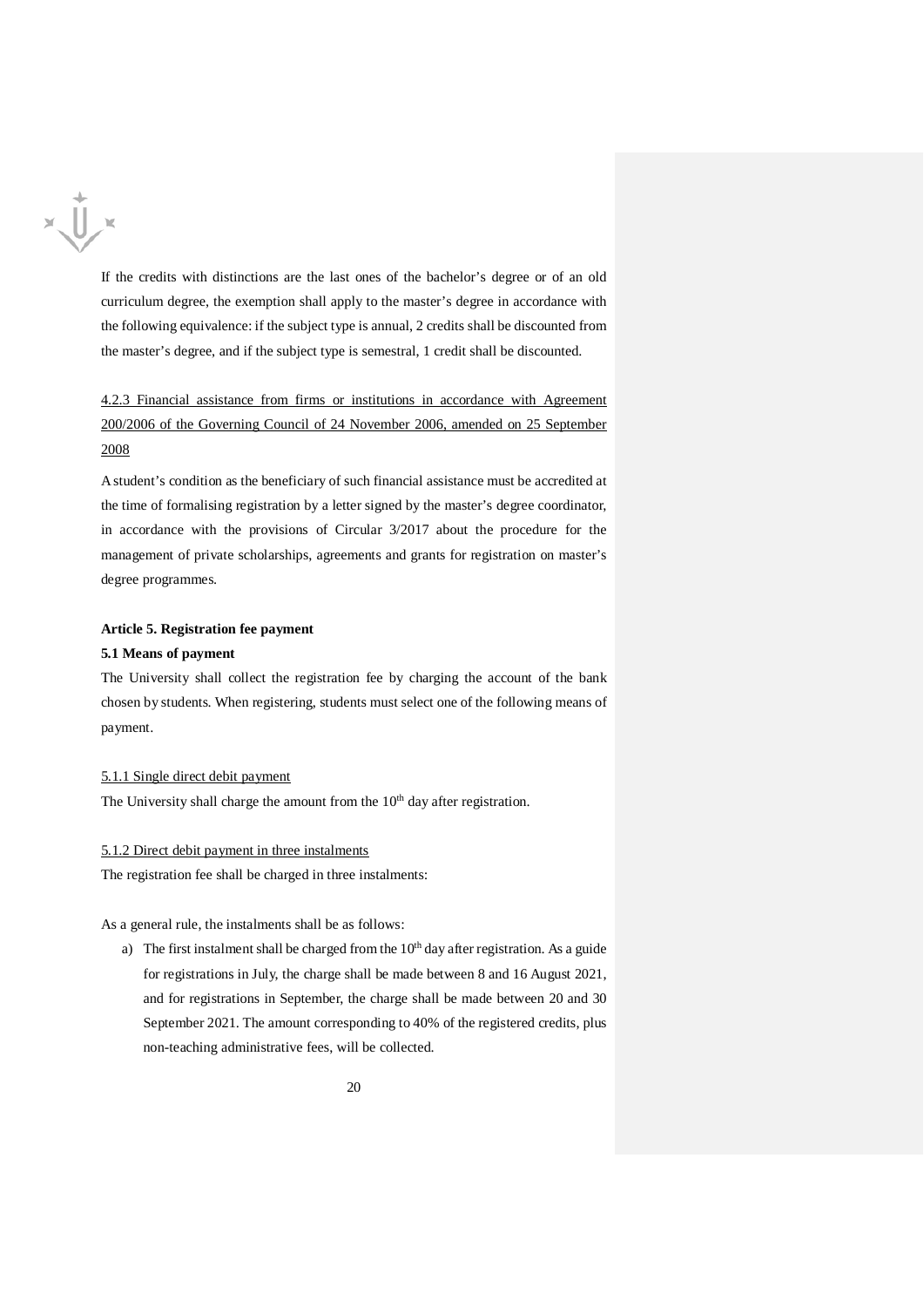

- b) The second instalment shall be charged on 15 November 2021. The amount corresponding to 30% of the registered credits will be collected.
- c) The third instalment shall be charged on 28 December 2021. The amount corresponding to the remaining 30% of the registered credits will be collected.

To arrange direct debit payments, students must give the bank account details in the respective section of the self-registration form and, in the first year of registration, they must submit a SEPA direct debit mandate signed by the account holder; if the account holder changes, they will need to re-submit it.

The receipt of registration, whether done in person or using the self-registration system, shall serve for notification purposes.

Registration fees that, for whatever reason, have to be paid outside payment in instalments and after the third instalment set out in this Article, must be paid in cash at any of the banks indicated on the invoice.

Bank account details for direct debit payment can be modified by using form MT2, which must be submitted to the secretariat of the centre at least fifteen days before the second or third payment deadlines. The application must be accompanied by a new SEPA direct debit mandate signed by the account holder if the account holder has changed.

#### 5.1.3 Loan by the Government of Catalonia

Information is available to students at [http://www.gencat.cat/agaur.](http://www.gencat.cat/agaur)

#### **5.2 Procedure and effects of non-payment of the registration fee**

If the University cannot collect the full or partial amount of the registration fee through the account number provided by the student or through any other method of payment, it shall reissue the order a second time for cash payment adding to the total or partial amount of the registration fees the following percentages: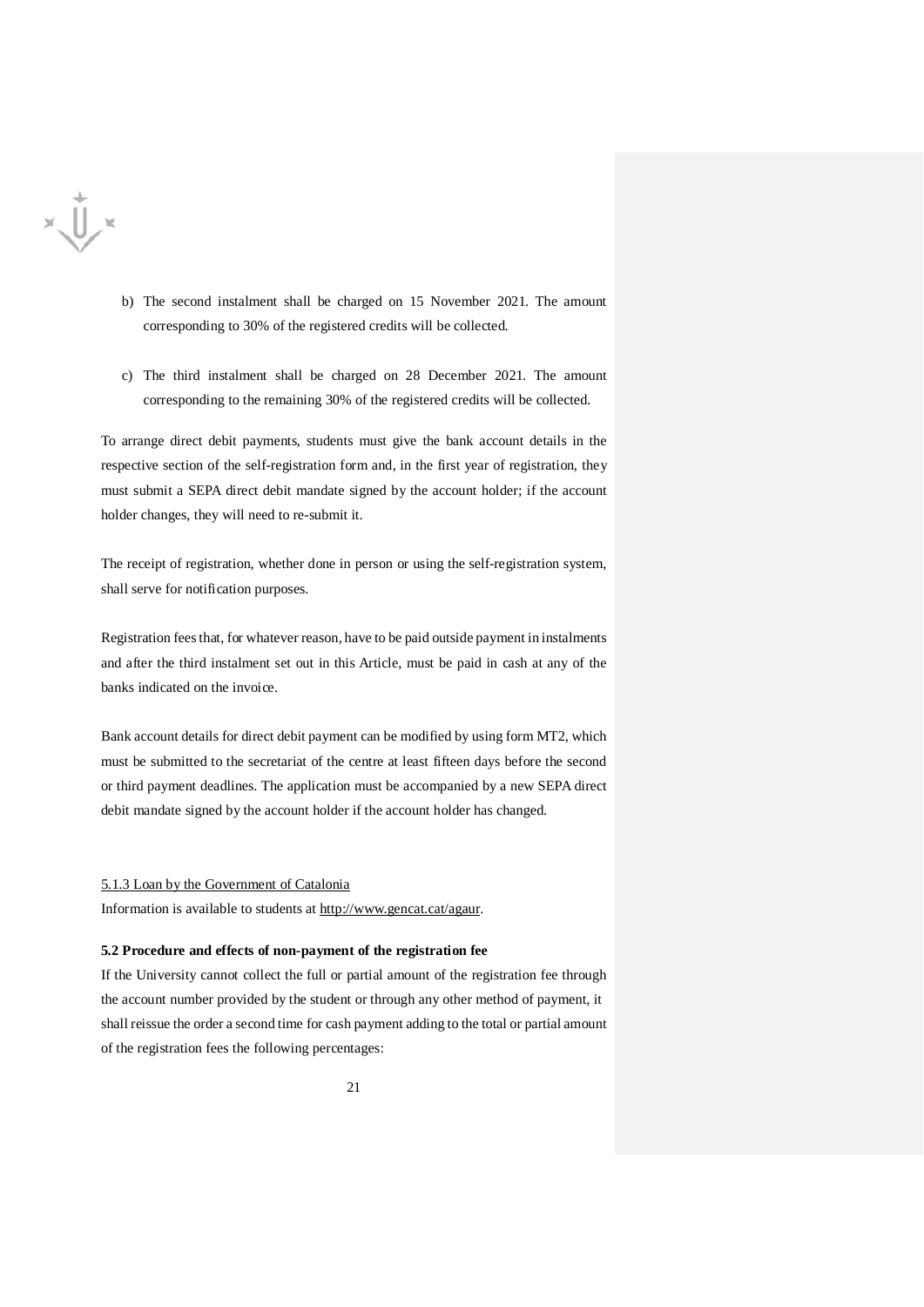

- From the due date and up to three months, a 5% surcharge.

- From three months up to six months, a 10% surcharge.
- From six months, a 15% surcharge.

Students must pay the amount corresponding to these surcharges regardless of whether they obtain a grant or financial assistance at some time after the notification.

The University will notify students of the outstanding amount and will send them a payment document that will include the initial 5% surcharge, which will be valid for three months.

Students must pay the outstanding amount before the due date, which shall be sent as an attachment to the notification.

The notification will be issued electronically via the online office of the University of Lleida. The notification will be sent to the student's mobile phone and to the institutional e-mail address (......@alumnes.udl.cat) that the student was given when registering for the first year.

Once the three-month period has elapsed, any student who has not made the payment must request a new payment document from the secretariat of the centre, which will include the corresponding surcharge, depending on the period that has elapsed.

As soon as the University issues a non-payment notification to a student, his/her registration will be suspended until the corresponding amount is paid.

As a result of this suspension, the student will not be able to make any change to registration, obtain academic certificates, transfer the file, request the qualification certificate or register for the next academic year on the same degree or on any other.

# **5.3 Second- and subsequent-year students pending transcript transfer**

Students pending admission, by transcript transfer, to other studies at the University of Lleida or another university must indicate that this is the case during the self-registration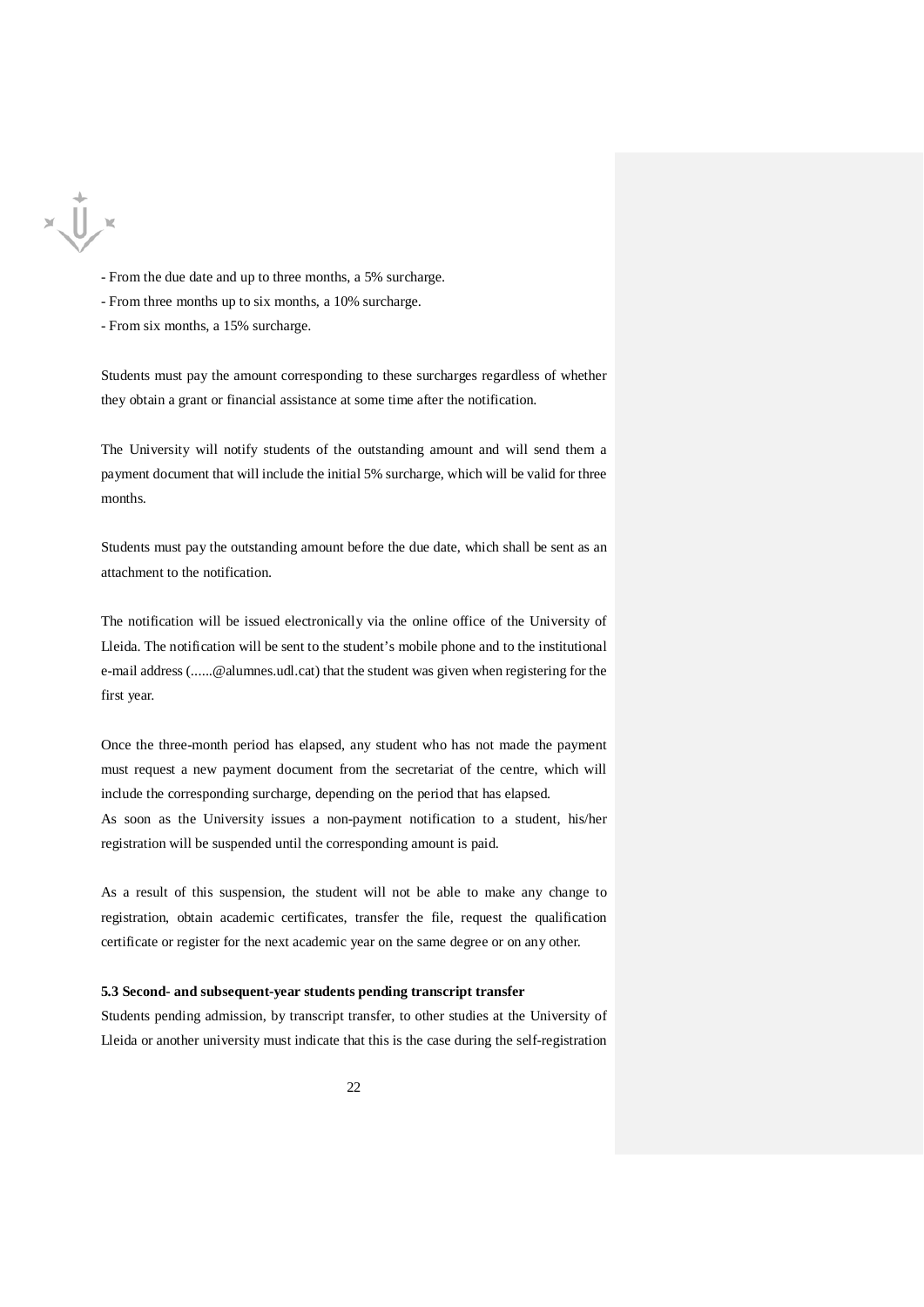

process (statistics module) and shall pay the registration fee as specified below:

Within a period of 10 days after registering, they must pay in cash the amount corresponding to the transcript fee and to the compulsory insurance at any of the banks shown on the receipt of registration.

If, by 30 September 2021, the student has not submitted a cancellation of registration request, it shall be understood that she/he wishes to remain registered on this degree, and the remainder of the registration fee shall be collected in accordance with the method chosen by the student during the self-registration process: single direct debit payment, in three instalments or AGAUR loan.

If the student obtains a transfer after 30 September 2021, she/he must pay the UdL the amount corresponding to overdue receipts as indicated in Article 6.1.3 of these regulations, in order to apply for the cancellation of registration and to carry out the transcript transfer.

#### **Article 6. Amendments to registration**

#### **6.1 Amendments to registration with and without charge**

Students may amend their registrations free of charge within the deadlines set by the centres in the registration calendar.

After the deadlines shown in previous paragraph and in this Article 6, students must apply to the respective body for any partial amendment or addition to the registration via the processes provided for at the online office of the UdL, and must pay any extra charge for this, as set out in the decree on public prices published by the Government of Catalonia.

The corresponding application form should be downloaded (forms M1, M2, M3, M4, M5 and M6) from [http://www.udl.es/ca/serveis/aga/secciomatricula/sollicituds/altres](http://www.udl.es/ca/serveis/aga/secciomatricula/sollicituds/altres-sollicituds/)[sollicituds/](http://www.udl.es/ca/serveis/aga/secciomatricula/sollicituds/altres-sollicituds/) and the instruction given on them should be followed.

The notification of the resolution will be issued electronically via the online office of the University of Lleida (the student will need to log on to see it). The notification will also be sent to the student's mobile phone and to the institutional e-mail address (.......@alumnes.udl.cat) that the student was given when registering for the first year, or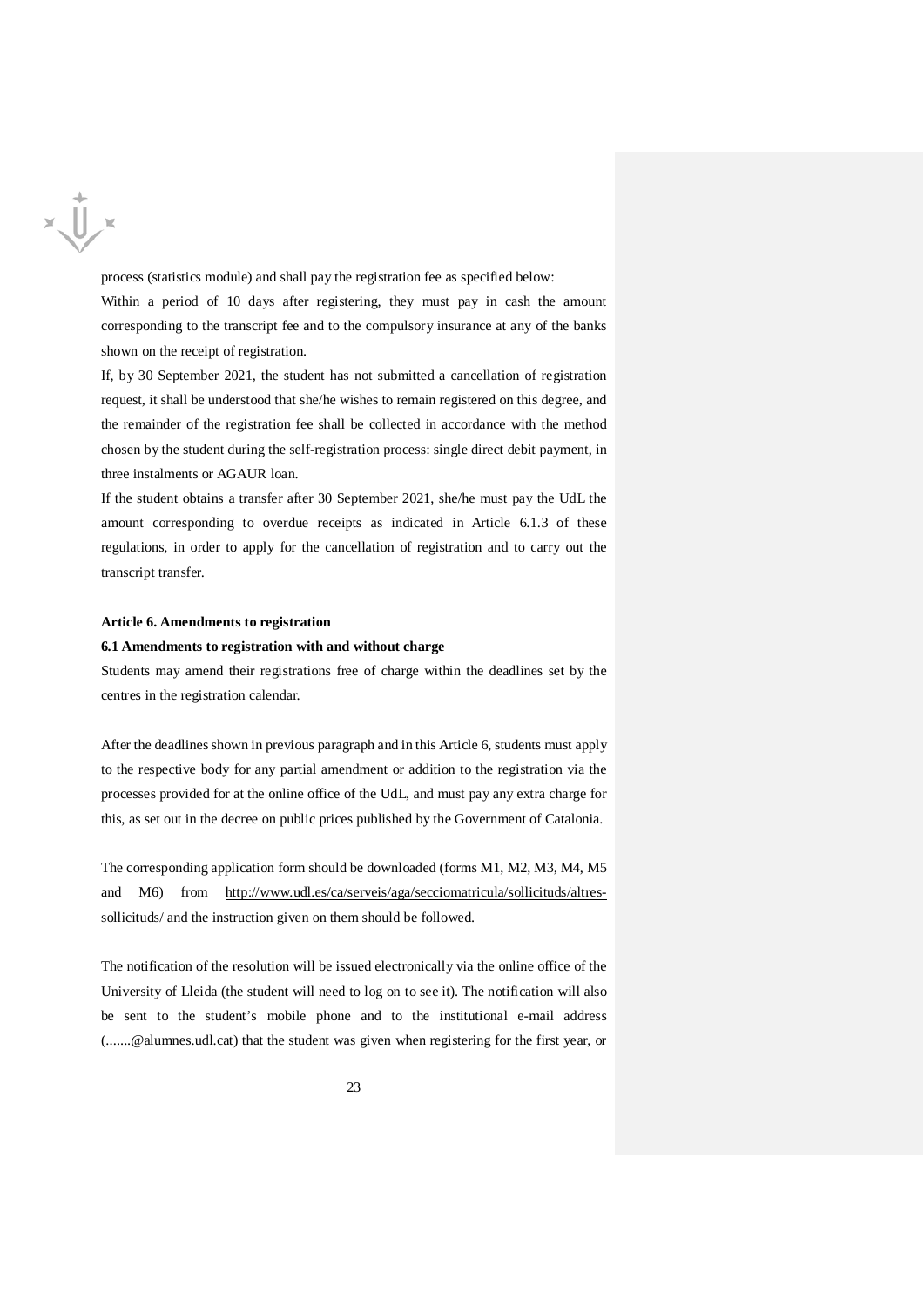

the address appearing on the student's transcript, where applicable.

#### 6.1.1 Amendment to personal data and bank details

Students must fill in form M2 and submit it via the online office of the UdL as soon as they realise the mistake.

# 6.1.2 Amendment to the application for registration

Students must fill in form M3 and submit it via the online office of the UdL.

Only the partial amount of the registration fee will be refunded when it is due to reasons attributed to the UdL or in the following cases:

- Suppression of approved subjects
- Recognition of credits
- Grant
- "With distinction" not applied

- Discounts not applied for which the student met the conditions prior to the beginning of the academic activity.

Any amounts corresponding to the support fee for learning, the compulsory insurance, contracted services and voluntary contributions shall not be refunded.

The dean or the director of the centre shall resolve these applications. He or She can also resolve requests about the exceptional situations that may arise in relation to the master's thesis and external placements (and, in the event that they involve a refund of the amount of these credits, he or she will have to issue a report justifying the exceptional nature thereof). An appeal may be lodged against his or her decision before the rector within one month of the day following notification.

# 6.1.3 Cancellation of registration

It needs to be applied for by submitting the cancellation of registration application form M1.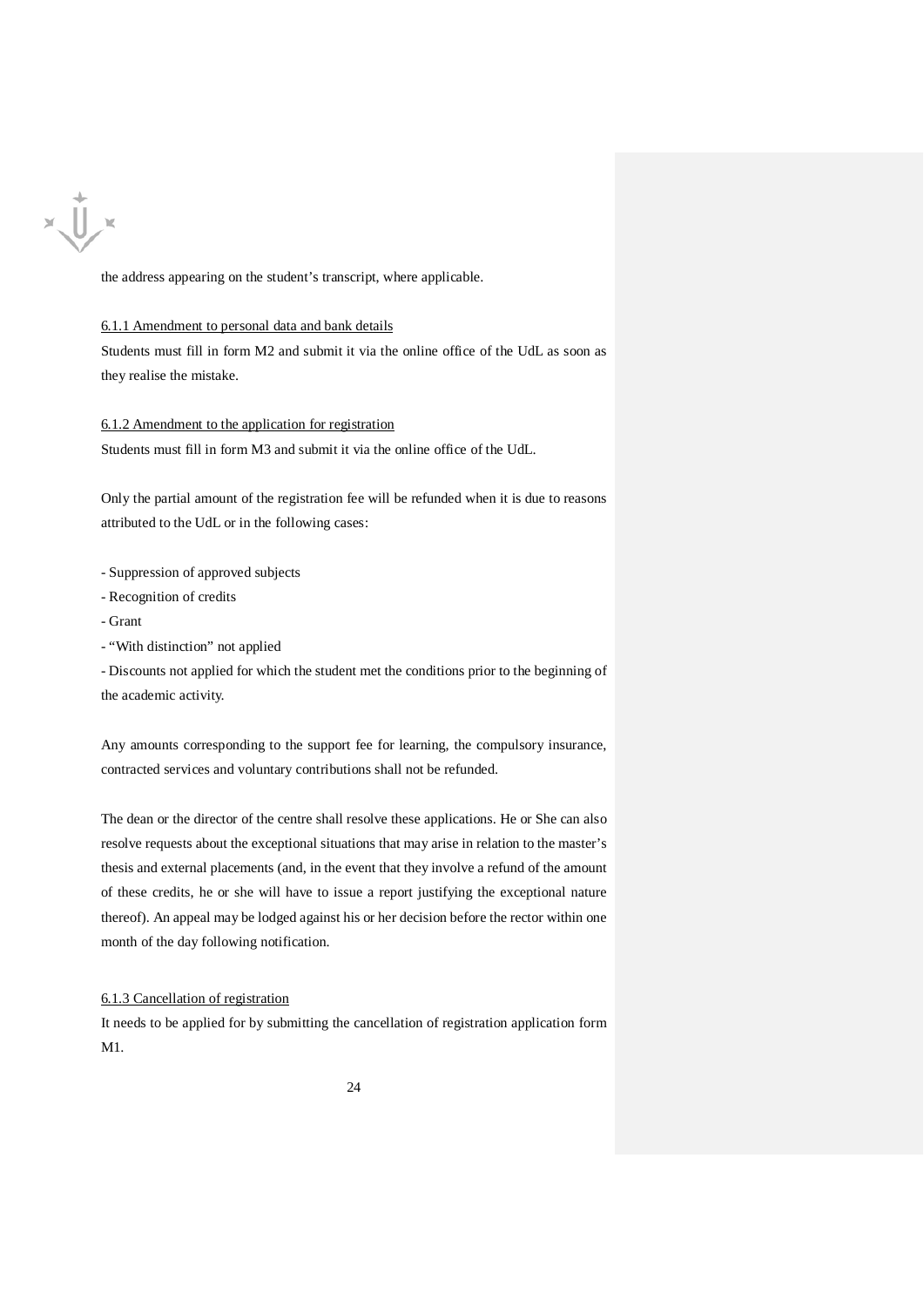

The deadline to apply for the cancellation of registration is 30 November 2021.

If the cancellation of registration is accepted and the student has applied for a grant from the Ministry of Education, the grant application will also be cancelled.

The only circumstance giving rise to a refund of the amount paid for the credits registered in master's degree studies is serious illness of the students substantiated by an official medical certificate.

Any amounts corresponding to the support fee for learning, the transcript management fee, the compulsory insurance, contracted services and voluntary contributions shall not be refunded.

Cancellation will not be accepted if the amounts corresponding to overdue receipts have not been paid, except under the circumstance set out further above. In the event of a single payment registration, if cancellation is applied for after the due date and before 14 November, the amount corresponding to 40% of the credits, plus non-teaching fees, must be paid; if the application is submitted between 15 and 27 November, the amount corresponding to 70% of the credits, plus non-teaching fees, must be paid. If the student has paid for registration in full, the proportional amount will be refunded. In any event, the amount corresponding to non-teaching services must be paid.

In cases of duly substantiated exceptional situations, the application for overall cancellation of registration will be accepted provided the full registration fee has been paid.

The manager shall resolve the cancellation of registration. An appeal may be lodged against his or her decision before the rector within one month of the day following notification.

The Office of the General Manager will be able to cancel registration in those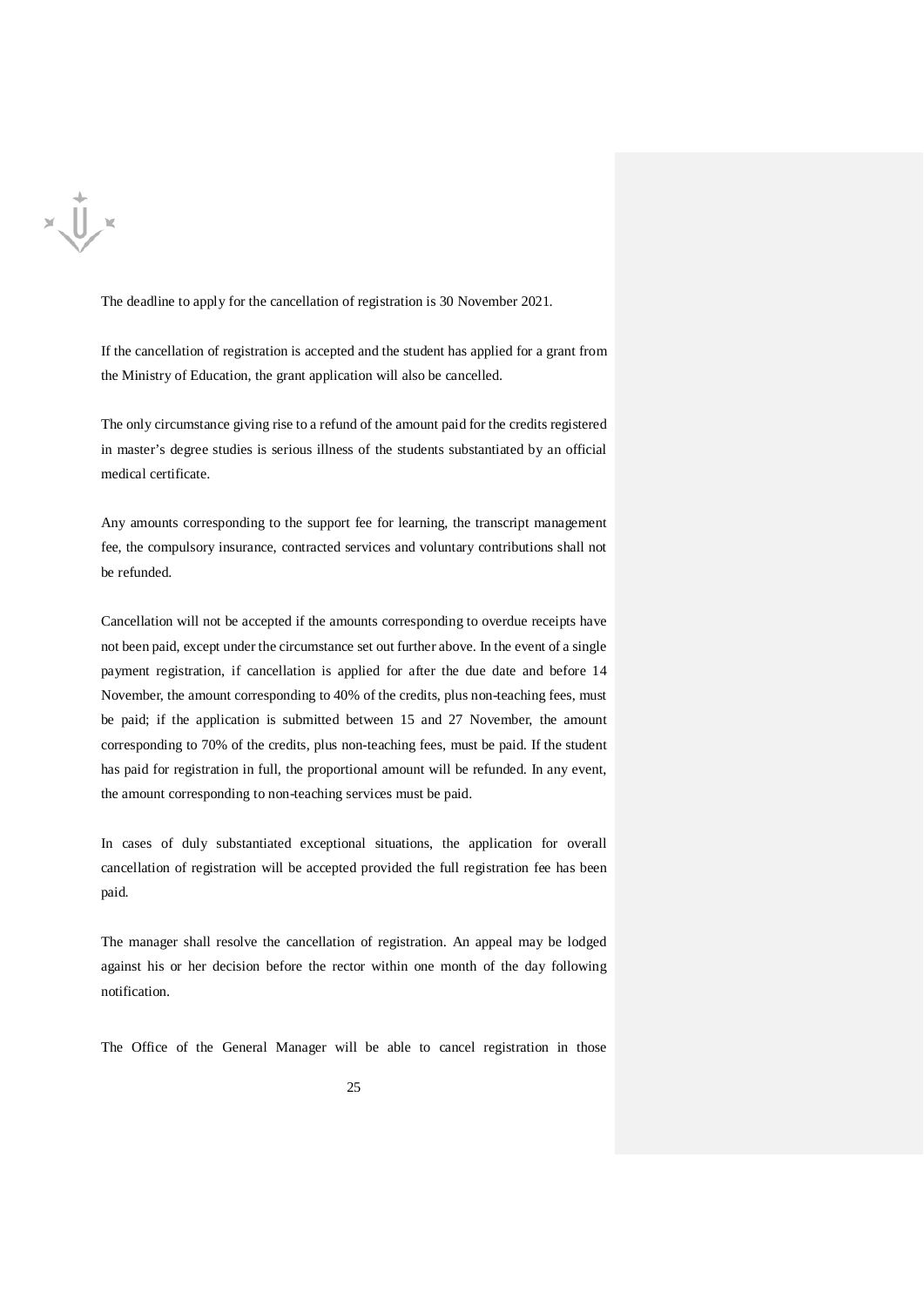

substantiated exceptional cases, in which cancellation is compensated by a new registration at the UdL; such compensation shall not be applicable to transcript management fees or learning support fees paid for in the cancelled registration.

6.1.4 Withdrawal from subjects

Students must fill in form M4 and submit it via the online office of the UdL.

Deadlines to apply for withdrawal:

- First semester subjects: 4 November 2021
- Annual subjects: 14 December 2021
- Second semester subjects: 9 March 2022

Students cannot withdraw from registered basic and compulsory subjects corresponding to previous years.

The dean or the director of the centre shall resolve the applications. An appeal may be lodged against his or her decision before the rector within one month of the day following notification.

In this case, withdrawal from subjects shall not entail a refund of the amount paid, but it shall not be counted for the purposes of a surcharge for following years.

## 6.1.5 Addition to registration

Students must fill in form M-5 and submit it via the online office of the UdL.

Payment shall be made by means of a single direct debit order.

If payment is not made for this addition, none of the registration shall become effective. No addition will be granted if any registration invoice is pending payment.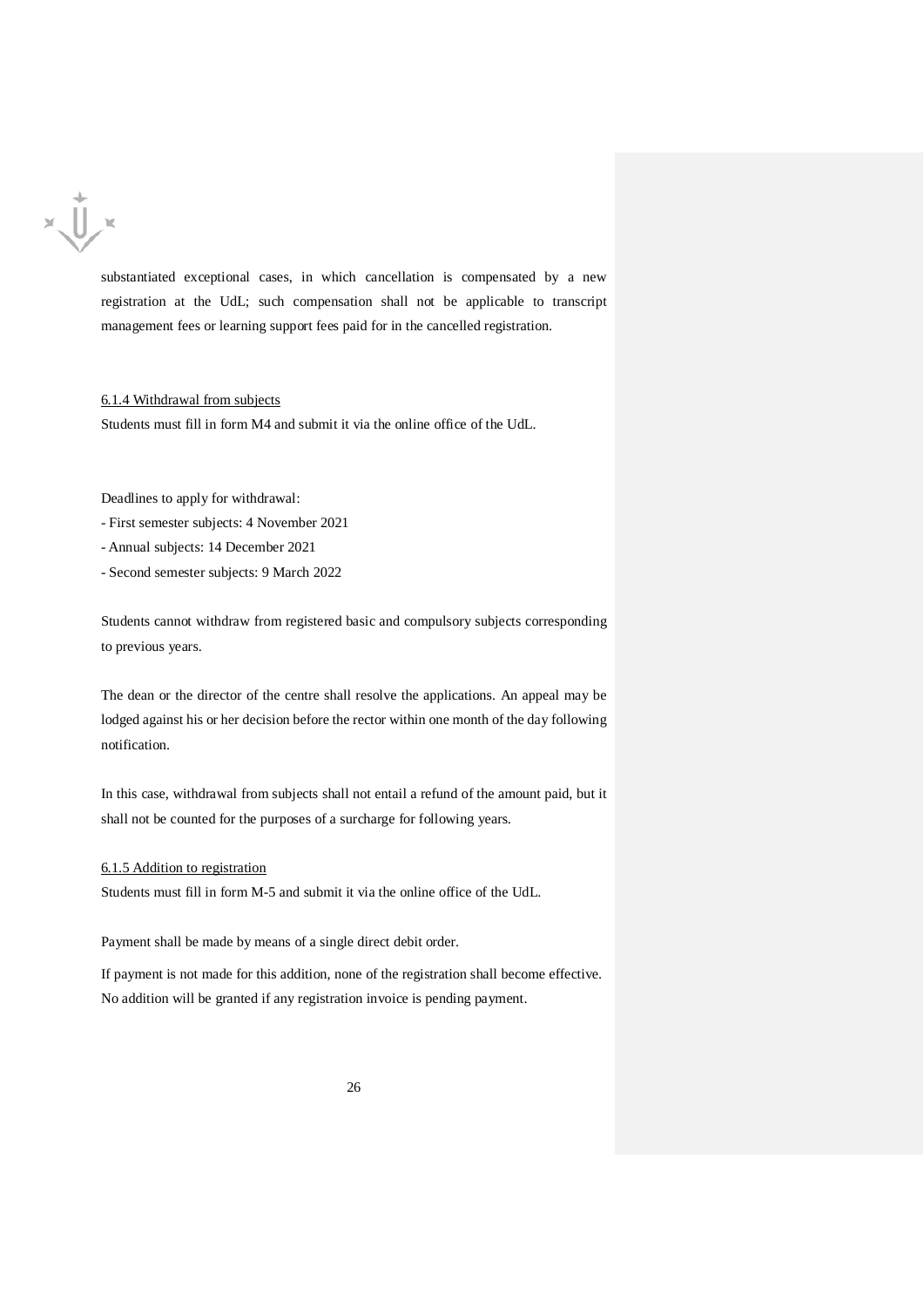

The dean or director of the centre shall resolve the applications. An appeal may be lodged against his or her decision before the rector within one month of the day following notification.

# **6.2 Exceptions**

The surcharge for partial additions and amendments to the registration as set out in the decree on public prices shall not apply to students who amend their registration after the deadlines indicated in this Article 6 and are in any of the following situations:

- Amendment of personal information and bank details
- Grant
- Distinctions
- Credit recognition
- Addition to registration due to recognition
- Master's degree thesis
- Placements

#### **Article 7. General provision**

These economic regulations referring to registration shall be applicable unless otherwise specified in the decree on public prices of the Government of Catalonia or other legal regulations.

# **TITLE 4**

# **TRANSCRIPT**

#### **Article 8. Credit transfer and recognition**

# **8.1 Credit transfer**

Credit transfer implies that the total number of credits obtained in official studies taken previously at this or any other university that have not led to an official qualification shall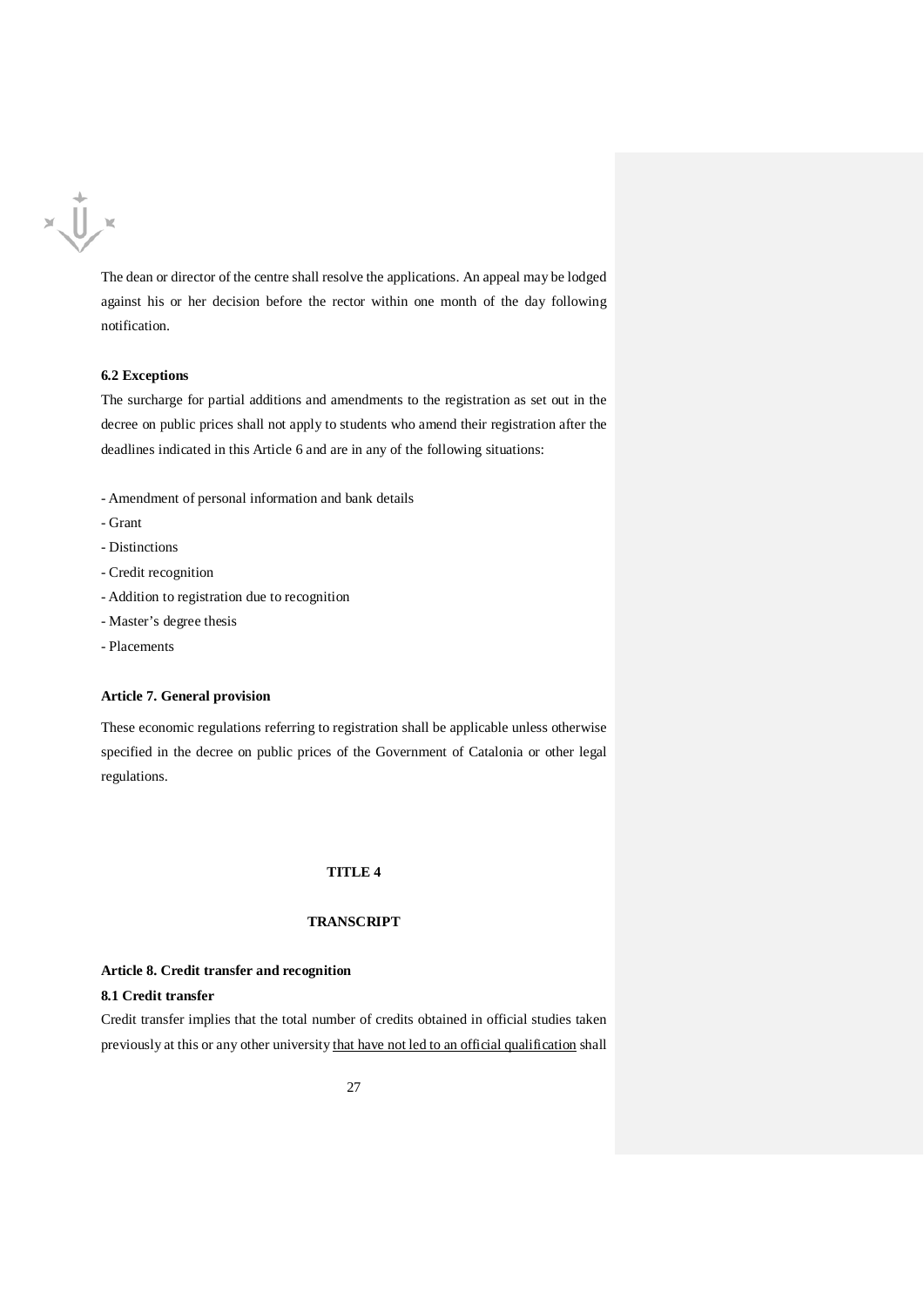

be included in official academic documents accrediting the studies taken by each student. These credit transfers must appear in the European diploma supplement.

In order to transfer credits, students must close the transcript of the abandoned degree and submit the transcript transfer receipt to the secretariat of the centre where they wish to register so that the destination centre can include the credits obtained from the original degree in their transcript.

These credits do not count for the purposes of obtaining the qualification.

If students have been allowed to take simultaneous studies, the credits from the original degree shall not be transferred because the reason for the simultaneous studies application is to be able to take the two courses of study in full. If students abandon one of the courses of study for which they are registered, they may request a credit transfer in respect of the abandoned studies so long as they make the transcript transfer.

## **8.2 Credit recognition**

In accordance with the provisions of Article 6 of Royal Decree 1393/2007, of 29 October (Spain's Official State Gazette of 30 October 2007), amended by Royal Decree 861/2010, of 2 July (Spain's Official State Gazette of 3 July 2010), ) and by Royal Decree 43/2015, 2 February (Spain's Official State Gazette of 3 February 2015) credit recognition is the acceptance by a university of credits that, having been obtained through official studies in the same or another university, are counted in other courses of study for the purposes of obtaining an official qualification.

These recognised credits must appear in students' transcripts and in the European diploma supplement with the original grades.

Credits obtained from other official higher education studies or university studies leading to the award of other qualifications (qualifications endorsed by the respective higher education institution) may also be recognised.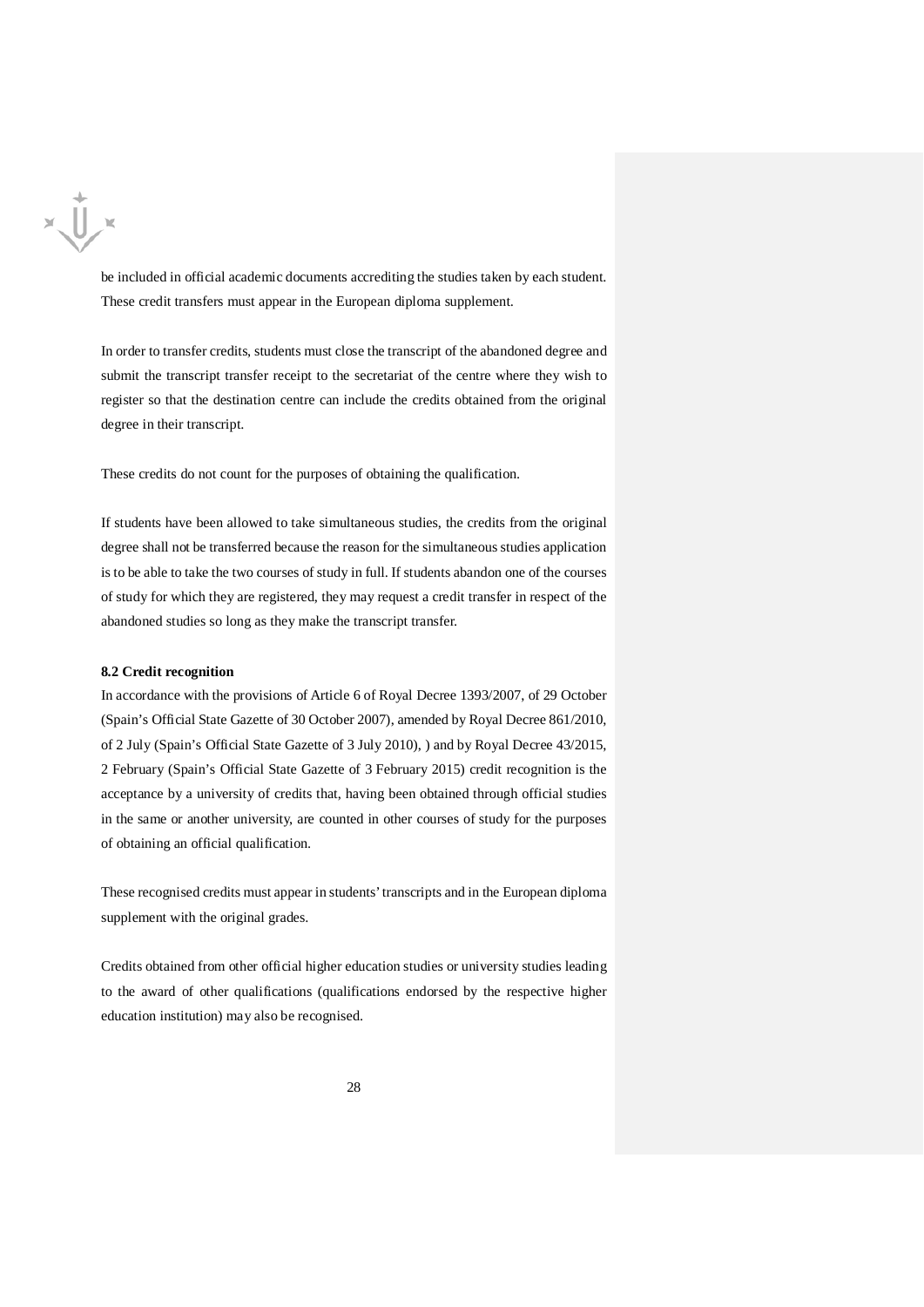

.

Accredited work and professional experience may also be recognised in the form of credits that count for the purposes of obtaining an official qualification so long as this experience is connected with the competencies inherent to the mentioned degree.

In order to accredit work and professional experience, students must submit a report from the firm where they work or worked. The master's degree Committee may request more documentation if it considers it necessary to do so before recognising the credits.

Under no circumstances may credits from bachelor's theses or master's theses be recognised.

The number of credits recognised for work or professional experience and unofficial university studies may not exceed, as a whole, 15% of the total credits of the curriculum.

The recognition of these credits does not incorporate a grade. They do not count, therefore, for the purposes of transcript grading.

8.2.1 Application for credit recognition, deadlines and documents for submission Students wishing to apply for credit recognition in master's degree studies must indicate this on the pre-registration form and submit the documentation set out in Article 2.2.4 of these regulations, in the pre-registration period or in the period indicated by the centre, if it considers it expedient, preferably via the online office of the UdL.

Applications for credit recognition in master's degree studies are resolved by the dean or the director of the centre, at the proposal of the master's degree Studies Committee.

Recognised credits must be registered in the registration period established for the master's degree, and the fee as set out in the decree on public prices must be paid.

8.2.2 Criteria for credit recognition in master's degree studies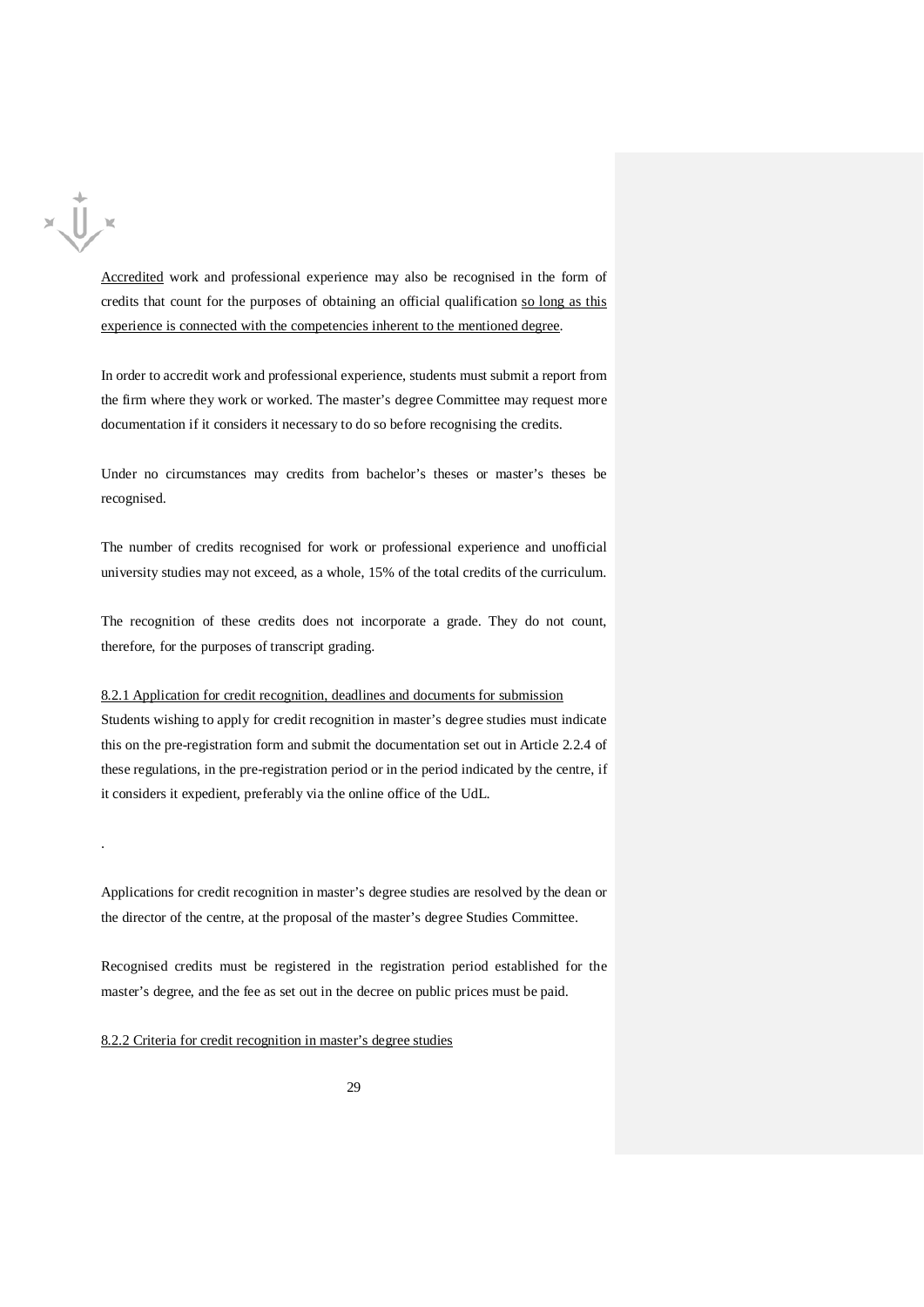1- In accordance with the fourth additional provision of Royal Decree 1393/2007, people holding a long degree, architecture degree or engineering degree qualification may obtain credit recognition in master's degree studies considering the fit between competencies and knowledge acquired in the other studies taken and those foreseen in the curriculum of the master's degree studies applied for.

 $x\sqrt{U}$ 

2- The percentage of credits that may be recognised in a master's degree for people being admitted to it with a long degree, architecture degree or engineering degree qualification or a doctoral programme qualification must be less than 50%. In master's degrees with regulated professional credits having the same professional competencies as the respective phased-out second-cycle degrees, this limit is not applicable when the table of recognitions between the second-cycle degree and the master's degree yields a higher percentage of credits, whether the table was approved by the National Agency for Quality Assessment and Accreditation of Spain (ANECA) or the Catalan University Quality Assurance Agency (AQU) or by the Board of the centre.

Credits corresponding to the master's degree thesis must always be taken, and under no circumstances shall they be recognised.

In both cases, credit recognition must be done in accordance with the provisions of the previous section.

3- In master's degree studies, credits passed in other official university master's degrees may be recognised.

4- Credits for work and professional experience and for qualifications endorsed by the respective higher education institution may be recognised in accordance with the provisions of Article 8.2 of these regulations.

5- In master's degree studies, credits for short degrees, technical architecture and technical engineering qualifications and bachelor's degrees shall not be recognised.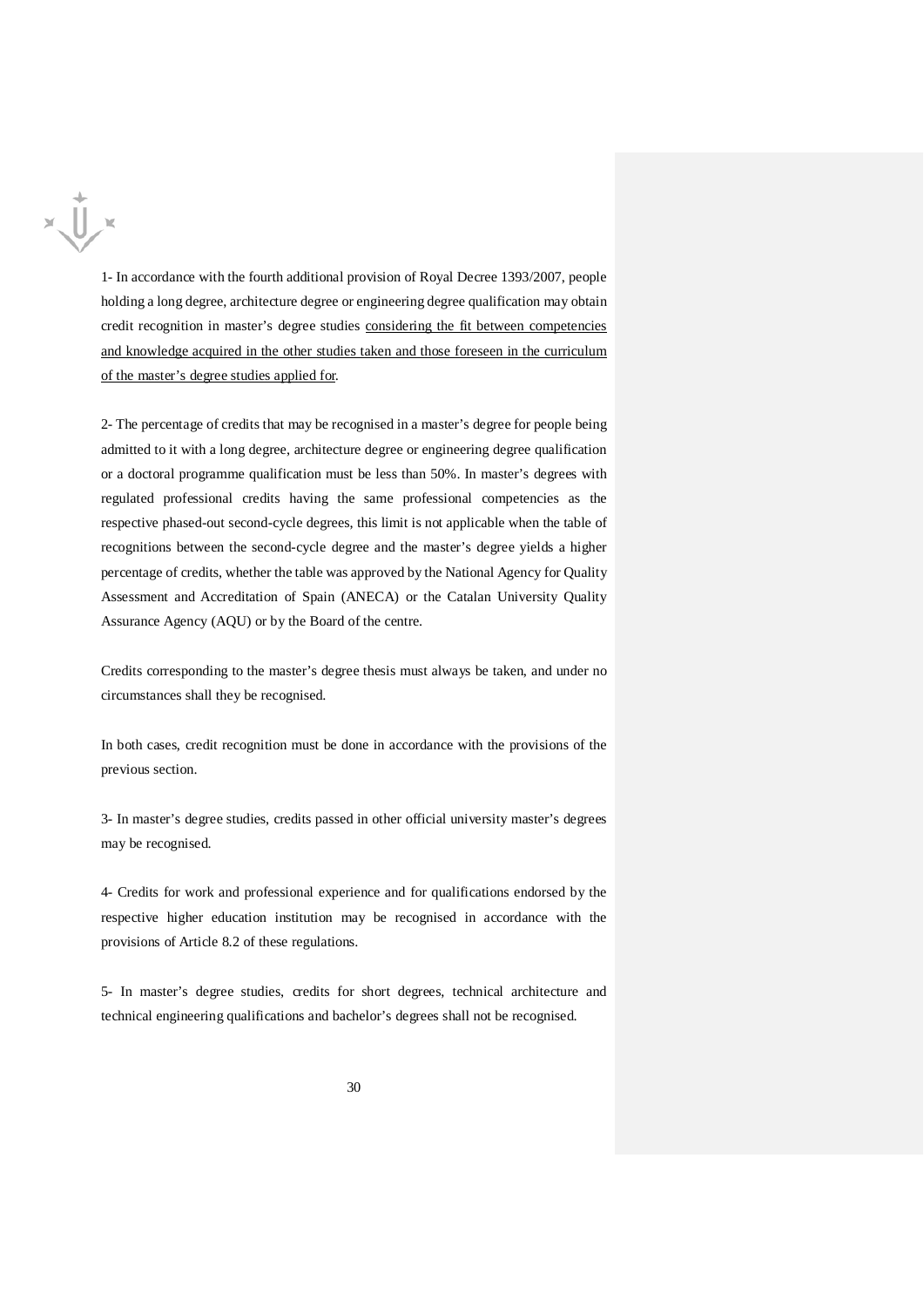

6- The percentage of credits that may be recognised for students admitted to a master's degree holding short degrees, technical architecture and technical engineering qualifications and bachelor's degrees with credits passed in an incomplete second cycle must be less than 50% of the total number of credits of the master's degree, and there must be a fit between competencies and knowledge of the second-cycle studies/credits and those of the master's degree.

## **Article 9. Simultaneous studies**

Students wishing to start another master's degree and take it at the same time as the one they are doing must apply to do so to the dean or director of the centre where they wish to start the new studies, preferably via the online office of the UdL. The dean or director of the centre, as delegated by the rector, shall resolve the application.

Students must have obtained a place on the master's degree via university pre-registration.

Once the simultaneous studies have been accepted and a place has been offered via preregistration, students must pay the simultaneous studies fee to the centre of provenance and must submit the receipt at the time of registration.

As indicated in Article 8.1 of these regulations, credits taken in the degree that students have already started shall not be transferred because the reason for the simultaneous studies is to be able to take the two courses of study in full.

#### **Article 10. Grading system**

Applicable to the grading system are the provisions of Article 5 of Royal Decree 1125/2003, of 5 September (Spain's Official State Gazette of 18 September 2003), Article 6.3 of Royal Decree 861/2010, of 2 July (Spain's Official State Gazette of 3 July 2010), Annex 1 to Royal Decree 22/2015, of 23 January (Spain's Official State Gazette of 7 February 2015) and the Regulations for the Assessment and Grading of Teaching in Bachelor's and Master's Degrees at the University of Lleida approved by the Governing Council on 26 February 2014.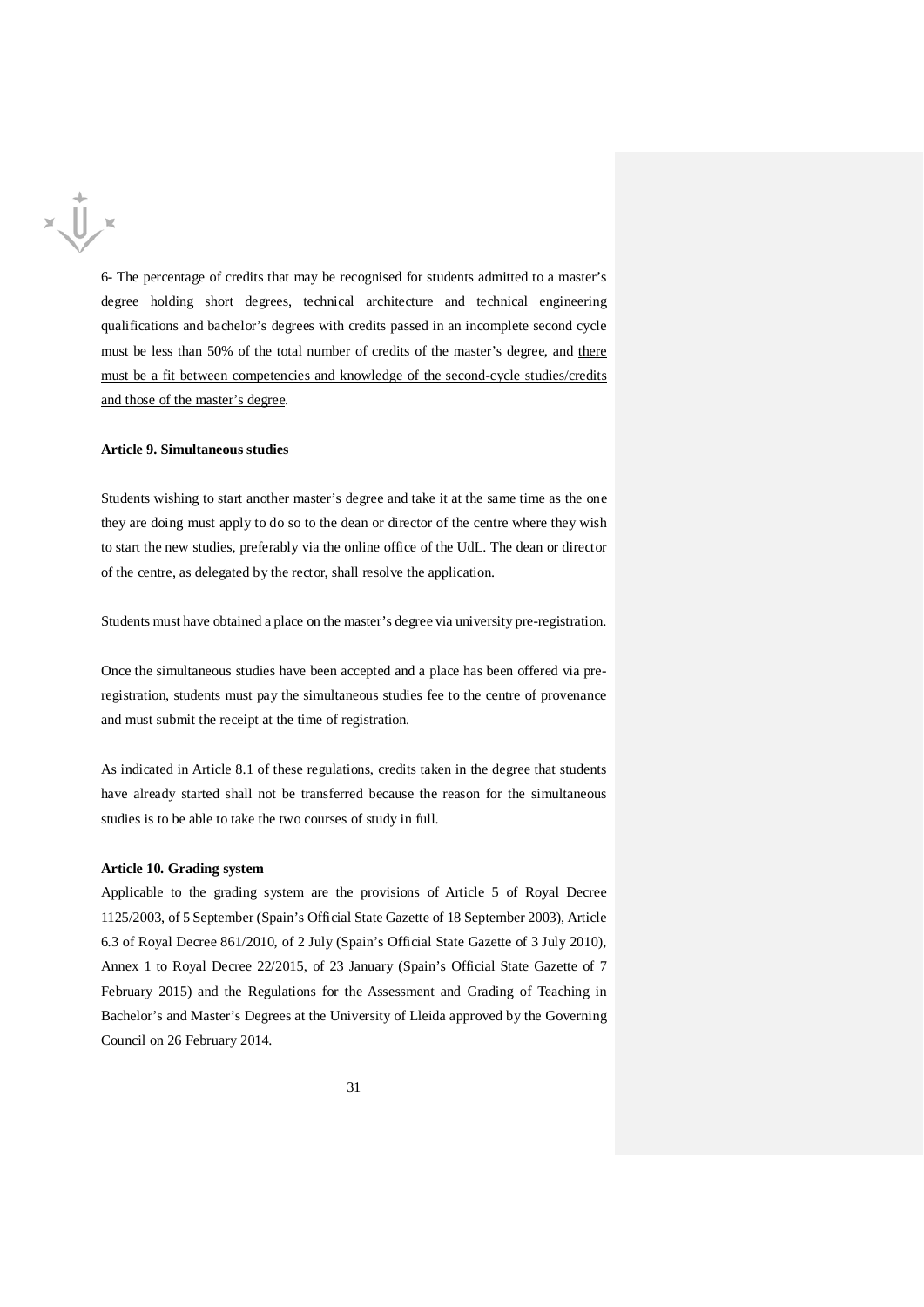

The results obtained by students in each subject of the curriculum shall be graded in accordance with a numeric scale from 0 to 10, expressed to one decimal place, to which the respective qualitative grade may be added:

0 – 4.9: fail

5.0 – 6.9: pass

7.0 – 8.9: good

9.0 – 10: excellent

A "with distinction" mention will be awarded to students who obtained a grade equal to or higher than 9.0. The number cannot be greater than 5% of the students registered on a subject in the respective academic year. The result of calculating 5% will be rounded up to the nearest whole number. When the first two decimal places give a figure of .50, the figure will be rounded up to the bigger whole number. If the number of students registered is lower than 20, only one distinction may be awarded. A module or subject is considered to have been passed when the grade is 5.0 or higher.

Credits obtained by the recognition of credits corresponding to educational activities not integrated in the curriculum (work or professional experience, cross-disciplinary subjects and unofficial university studies) shall be graded as PASS and shall not count for purposes of calculating the transcript average.

Bridging courses shall be graded in the same way as degree subjects, that is to say, from fail to excellent and distinction.

#### **Article 11. Transcript average**

The transcript average is determined in accordance with the provisions of Royal Decree 1125/2003, of 5 September (Spain's Official State Gazette of 18 September 2003), Royal Decree 861/2010, of 2 July (Spain's Official State Gazette of 3 July 2010), which amends Royal Decree 1393/2007, of 29 October, and Royal Decree 22/2015, of 23 January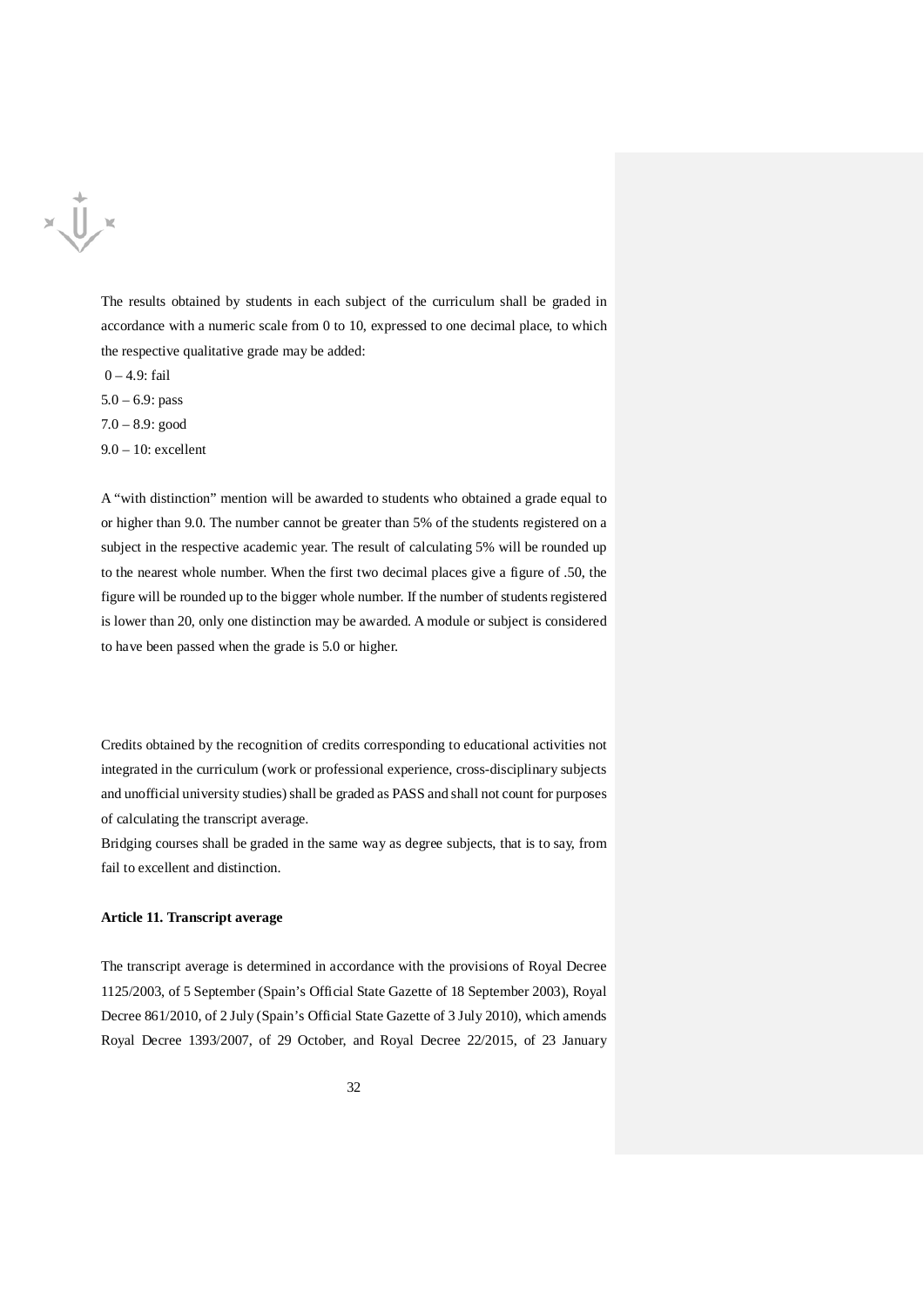

(Spain's Official State Gazette of 7 February 2015).

It is the sum of the credits passed by the student, each one being multiplied by the respective grade value and divided by the number of credits passed by the student.

Σ NCi x Gi Weighted average  $=$  ------NC

NC: Total number of credits passed by the student NCi: Number of credits passed in each subject Gi: Respective grade

Numeric scale of grades

| Descriptor  | Numeric scale                      |
|-------------|------------------------------------|
| fail        | $0 - 4.9$                          |
| pass        | $5 - 6.9$                          |
| good        | $7 - 8.9$                          |
| excellent   | $9 - 10$                           |
| distinction | $9 - 10$ plus a "with distinction" |
|             | mention                            |

Exempt subjects due to accredited prior training (2006/07 academic year) and credits recognised for work or professional experience and for unofficial university studies do not have a grade and shall not be taken into account for weighting purposes.

Regarding applications for grants that the Ministry convenes annually, the transcript average shall be determined in accordance with the formula set out in the respective announcements published in Spain's Official State Gazette.

For the allocation of curricular external academic placement, the transcript average shall be the sum of graded credits, each one being multiplied by the respective grade value, in accordance with previously mentioned the table of equivalences, and divided by the total number graded credits. The last grade obtained for each subject (fail, pass, good, excellent and distinction) shall be taken into account in this formula.

The same calculation shall be used to work out the transcript average in order to take part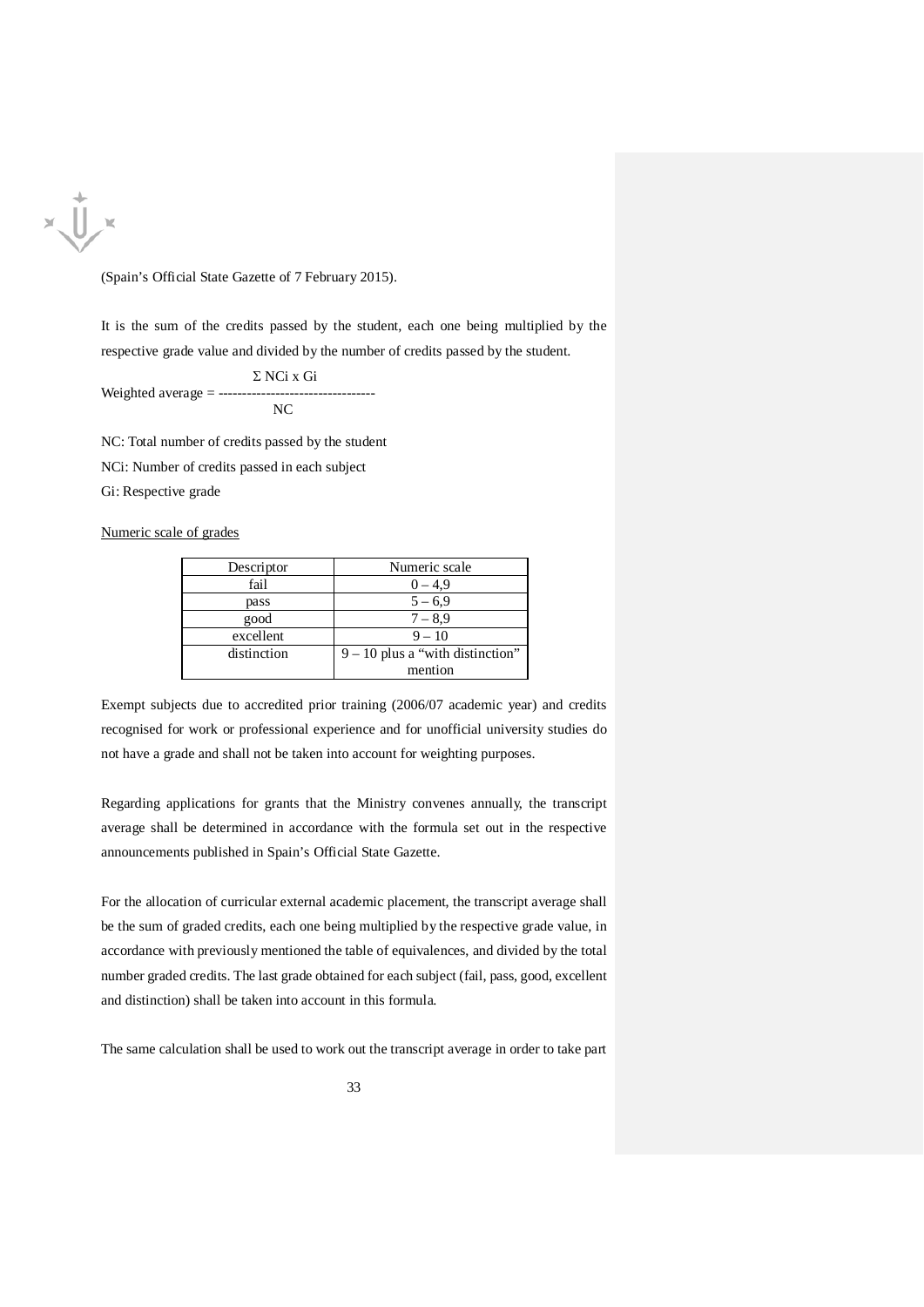$x\sqrt{1/x}$ 

in Erasmus programmes and in Mobility programmes of the University of Lleida, but it will take into account the graded credits obtained up to 15 October of the academic year before the call.

#### **Article 12. Double master's degrees**

To register for a double master's degree, a student must have been offered a place via preregistration. Students registered on double master's degrees must take the subjects included in the curricular itinerary designed for the purposes of obtaining both qualifications. They must pay for the credits corresponding to the subjects of the curricular itinerary, as well as the fees, insurance and contracted services.

Upon completion of the curricular itinerary, the grades obtained will be transferred, in accordance with the table of correlation or equivalences approved by the Governing Council, to the student transcript of each qualification.

To apply for one of the qualifications, students must have passed the double master's degree curricular itinerary in full.

In the case of a double master's degree in Law, students who justify that they have to sit the official exam for access to the legal profession may request the splitting of the studies in order to obtain the qualification in this master's degree and to sit the official exam.

Students who abandon a double master's degree and want to continue on one of the two master's degree programmes must follow the admissions procedure established by the legislation in force: university pre-registration or a transcript transfer application..

If the transcript transfer is accepted, the subjects that the student has passed in the curricular itinerary of the double master's degree will be recognised, with the exception of the master's thesis, according to the tables of credit recognition approved by the Governing Council, and student must pay the fee as set out in the decree on public prices.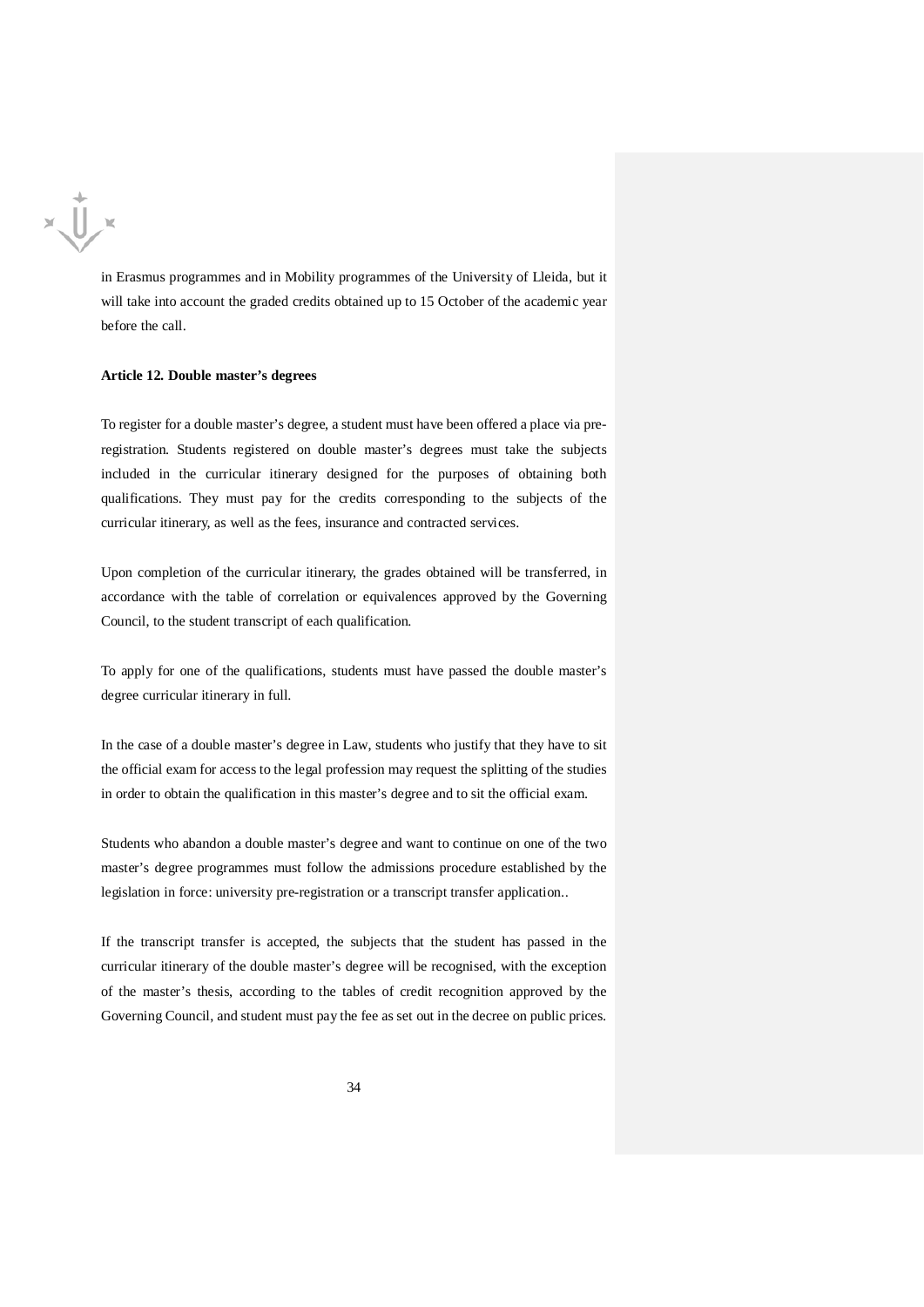$x \bigcup x$ 

The academic regulations applied to students of double master's degrees shall be the same as those applied to other students, and the prerequisites and corequisites shall likewise be the same as those for single master's degrees.

## **FIRST ADDITIONAL PROVISION. Voluntary contributions**

The University of Lleida offers students the opportunity to participate in its solidarity efforts by making a voluntary contribution of €3.00 to the "Dóna el teu 0,7%" (Give your 0.7%) campaign. This action of the university student community, together with what the administrative and service staff (PAS) and the teaching and research staff (PDI) are already doing, will contribute to the development and expansion of the development cooperation activities that, from the very outset, the Development and Cooperation Office has been undertaking. The amount of this contribution to the University of Lleida will not be refunded under any circumstances to those people who voluntarily select this option at the time of registration.

#### **SECOND ADDITIONAL PROVISION. Students with special needs**

To guarantee equality of opportunity in access to the curriculum for students with disabilities, the University of Lleida shall make curricular adaptations for such students by taking into account their individual needs through the *UdL x tothom* (UdL for All) programme, with the adoption of suitable specific measures, in accordance with the University of Lleida's Plan for the Inclusion of People with Functional Diversity (2014/2019).

# **THIRD ADDITIONAL PROVISION. Insurance**

All information about insurance can be found at [http://www.udl.cat/serveis/patrimoni/asseg.html.](http://www.udl.cat/serveis/patrimoni/asseg.html) Alternatively, students may call +34973702103.

# **FOURTH ADDITIONAL PROVISION. Phase-out or temporary suspension of a master's degree**

The contents of the first transitional provision of the Continuance Regulations shall be applied.